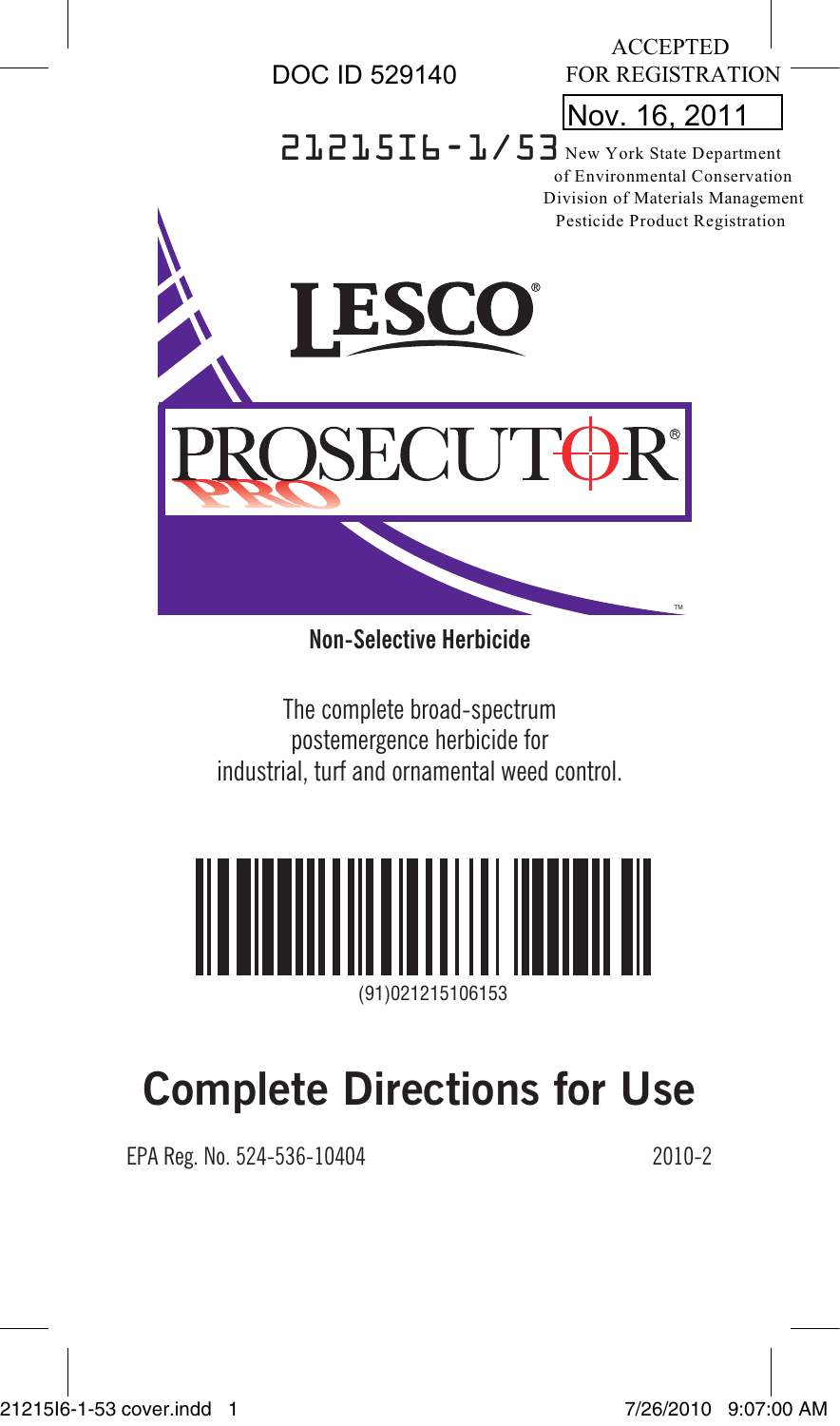

21215I6-1/53

**Non-Selective Herbicide**

The complete broad-spectrum postemergence herbicide for industrial, turf and ornamental weed control.

### **Complete Directions for Use**

EPA Reg. No. 524-536-10404

AVOID CONTACT OF HERBICIDE WITH FOLIAGE, STEMS, EXPOSED NON-WOODY ROOTS OR FRUIT OF CROPS, DESIRABLE PLANTS AND TREES, BECAUSE SEVERE INJURY OR DESTRUCTION IS LIKELY TO RESULT.

2010-2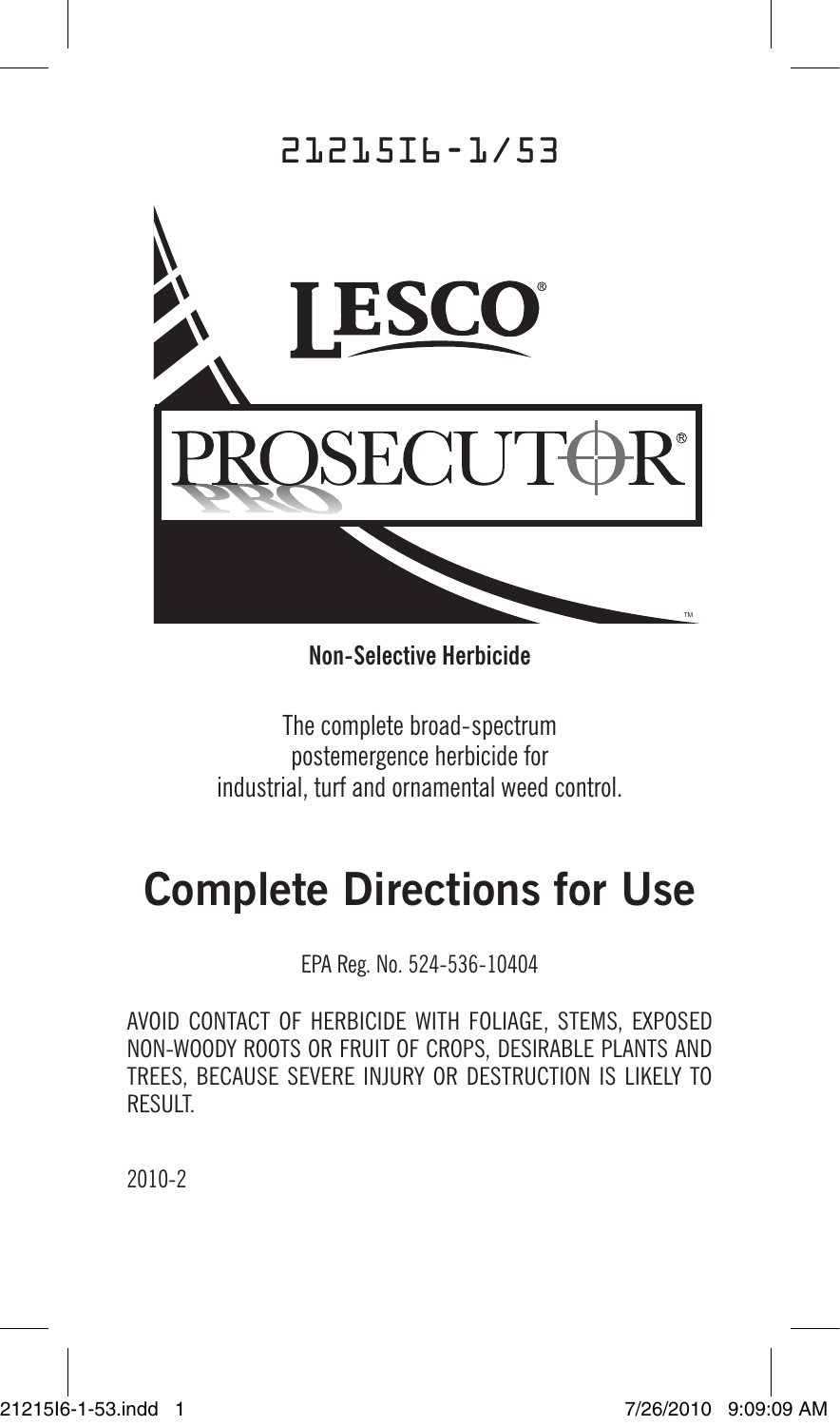### **CONTENTS 2**

Read the entire label before using this product.

Use only according to label instructions.

Not all products listed on this label are registered for use in California. Check the registration status of each product in California before using.

Read the ''CONDITION OF SALE AND LIMITATION OF WARRANTY AND LIABILITY'' statement at the end of the label before buying or using. If terms are not acceptable, return at once unopened.

THIS IS AN END-USE PRODUCT. LESCO, INC. DOES NOT INTEND AND HAS NOT REGISTERED IT FOR REFORMULATION. SEE INDIVIDUAL CONTAINER LABEL FOR REPACKAGING LIMITATIONS.

#### **CONTENTS**

| 1              | 1.0                                    | <b>INGREDIENTS</b> 3                                                                     |
|----------------|----------------------------------------|------------------------------------------------------------------------------------------|
| $\overline{2}$ | 2.0<br>21<br>22<br>2.3                 | <b>PRECAUTIONARY STATEMENTS4</b><br>Hazards to Humans and Domestic Animals. 4            |
| 3              | 3.0                                    |                                                                                          |
| 4              | 4.0<br>4.1<br>4.2                      | Weed Resistance Management11<br>Management of Glyphosate-Resistant Weed Biotypes12       |
| 5              | 5.0<br>5.1<br>5.2<br>5.3<br>5.4<br>5.5 | Tank Mixing Procedure 14                                                                 |
| 6              | 60<br>6.1<br>6.2<br>6.3                | <b>APPLICATION EQUIPMENT AND TECHNIQUES</b> 15<br>Hand-Held and High-Volume Equipment 20 |

|   | 6.4<br>6.5<br>6.6                                       |                                                                                                                                                                                                  |
|---|---------------------------------------------------------|--------------------------------------------------------------------------------------------------------------------------------------------------------------------------------------------------|
| 7 | 7.0<br>7.1<br>72<br>73<br>7.4<br>7.5<br>7.6<br>77<br>78 | Non-crop Areas and Industrial Sites 24<br>Injection and Frill (Woody Brush and Trees). 28<br>Ornamentals and Plant Nurseries, Christmas Trees 28<br>Parks, Recreational and Residential Areas 29 |
| 8 | 8.0<br>81<br>8.2<br>8.3                                 | Perennial Weeds37<br>Woody Brush and Trees40                                                                                                                                                     |
| 9 | 9.0                                                     | <b>CONDITION OF SALE AND LIMITATION</b>                                                                                                                                                          |
|   |                                                         | <b>INADEDIFNT</b>                                                                                                                                                                                |

## **1.0 INGREDIENTS**

#### ACTIVE INGREDIENT:

| *Glyphosate, N-(phosphonomethyl) glycine, in the form |        |
|-------------------------------------------------------|--------|
|                                                       |        |
|                                                       |        |
|                                                       | 100.0% |

\*Contains 480 grams per liter or 4 pounds per U.S. gallon of the active ingredient glyphosate, in the form of its isopropylamine salt. Equivalent to 356 grams per liter or 3 pounds per U.S. gallon of the acid, glyphosate.

This product is protected by U.S. Patent Nos. 5,683,958; 5,703,015; 6,063,733; 6,121,199; 6,121,200. No license granted under any non-U.S. patent(s).

### **ingredients 3**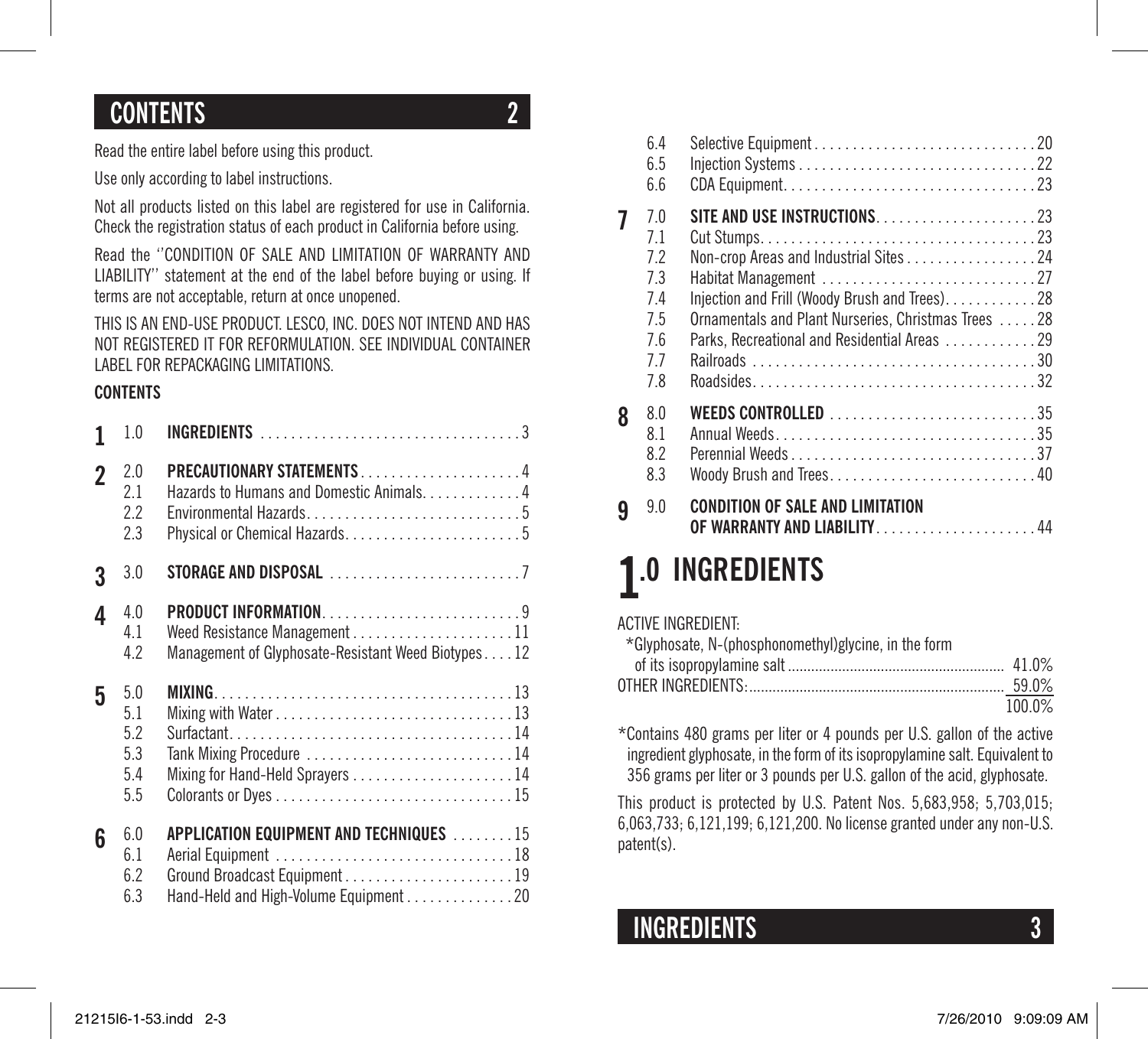### **Precautionary statements 4**

FOR PRODUCT INFORMATION OR ASSISTANCE IN USING THIS PRODUCT, CALL YOUR NEAREST LESCO, INC. REPRESENTATIVE.

# **2.0 PRECAUTIONARY STATEMENTS**

# **2.1 Hazards to Humans and Domestic Animals**

### Keep out of reach of children. CAUTION!

CAUSES MODERATE EYE IRRITATION.

Avoid contact with eyes or clothing.

| <b>FIRST AID</b>                                                                                                                       |                                                                              |  |  |  |  |
|----------------------------------------------------------------------------------------------------------------------------------------|------------------------------------------------------------------------------|--|--|--|--|
| <b>IF IN EYES</b>                                                                                                                      | • Hold eye open and rinse slowly and gently with water for<br>15-20 minutes. |  |  |  |  |
| . Remove contact lenses, if present, after the first<br>5 minutes, then continue rinsing eye.                                          |                                                                              |  |  |  |  |
|                                                                                                                                        | • Call a poison control center or physician for treatment<br>advice.         |  |  |  |  |
| • Have the product container or label with you when calling a poison<br>control center or physician, or going for treatment.           |                                                                              |  |  |  |  |
| • This product is identified as LESCO <sup>®</sup> Prosecutor <sup>®</sup> PRO Non-Selective<br>Herbicide, EPA Reg. No. 524-536-10404. |                                                                              |  |  |  |  |
| • In case of an emergency involving this product or for medical                                                                        |                                                                              |  |  |  |  |

• In case of an emergency involving this product, or for medical assistance, call collect, day or night, **(314) 694-4000**.

DOMESTIC ANIMALS: This product is considered to be relatively nontoxic to dogs and other domestic animals; however, ingestion of this product or large amounts of freshly sprayed vegetation may result in temporary gastrointestinal irritation (vomiting, diarrhea, colic, etc.). If such symptoms are observed, provide the animal with plenty of fluids to prevent dehydration. Call a veterinarian if symptoms persist for more than 24 hours.

#### **Personal Protective Equipment (PPE)**

**Applicators and other handlers must wear:** long-sleeved shirt and long pants, shoes plus socks. Follow manufacturer's instructions for cleaning/ maintaining Personal Protective Equipment (PPE). If there are no such instructions for washables, use detergent and hot water. Keep and wash PPE separately from other laundry.

When handlers use closed systems, enclosed cabs or aircraft in a manner that meets the requirements listed in Worker Protection Standard (WPS) for agricultural pesticides [40 CFR 170.240 (d) (4-6)], the handler PPE requirements may be reduced or modified as specified in the WPS.

#### **User Safety Recommendations**

Users should:

- �Wash hands before eating, drinking, chewing gum, using tobacco or using the toilet.
- �Remove clothing immediately if pesticide gets inside. Then wash thoroughly and put on clean clothing.

# **2.2 Environmental Hazards**

Do not apply directly to water, to areas where surface water is present or to intertidal areas below the mean high water mark. Do not contaminate water when cleaning equipment or disposing of equipment washwaters.

# **2.3 Physical or Chemical Hazards**

Spray solutions of this product should be mixed, stored and applied using only stainless steel, fiberglass, plastic or plastic-lined steel containers.

DO NOT MIX, STORE OR APPLY THIS PRODUCT OR SPRAY SOLUTIONS OF THIS PRODUCT IN GALVANIZED STEEL OR UNLINED STEEL (EXCEPT

### **Precautionary statements 5**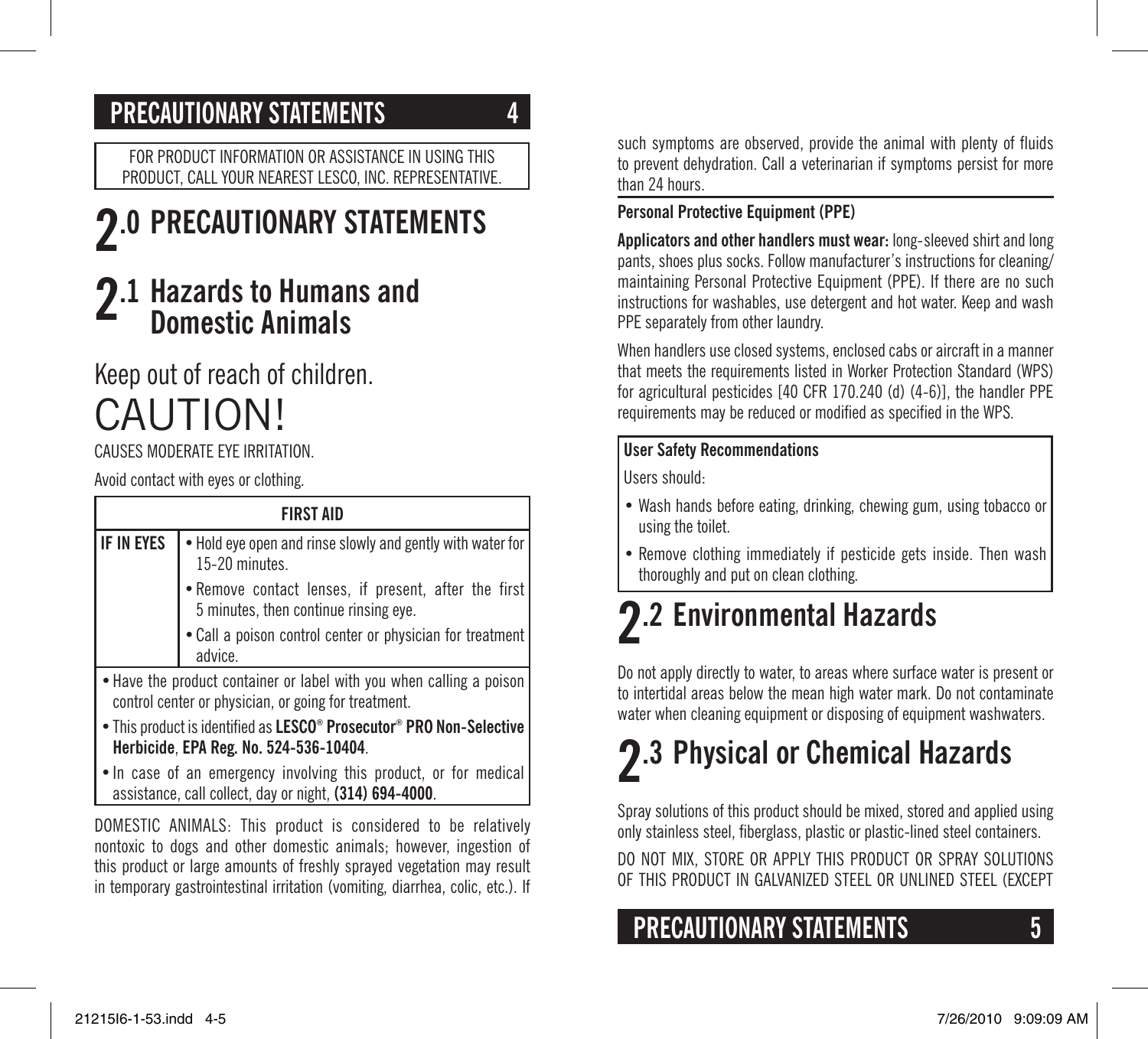### **Precautionary statements 6**

STAINLESS STEEL) CONTAINERS OR SPRAY TANKS. This product or spray solutions of this product react with such containers and tanks to produce hydrogen gas which may form a highly combustible gas mixture. This gas mixture could flash or explode, causing serious personal injury, if ignited by open flame, spark, welder's torch, lighted cigarette or other ignition source.

### **DIRECTIONS FOR USE**

It is a violation of Federal law to use this product in any manner inconsistent with its labeling. Do not apply this product in a way that will contact workers or other persons, either directly or through drift. Only protected handlers may be in the area during application. For any requirements specific to your State or Tribe, consult the agency responsible for pesticide regulations.

### Agricultural Use Requirements

Use this product only in accordance with its labeling and with the Worker Protection Standard, 40 CFR Part 170. This Standard contains requirements for the protection of agricultural workers on farms, forests, nurseries, and greenhouses, and handlers of agricultural pesticides. It contains requirements for training, decontamination, notification and emergency assistance. It also contains specific instructions and exceptions pertaining to the statements on this label about Personal Protective Equipment (PPE) and restricted entry interval. The requirements in this box only apply to uses of this product that are covered by the Worker Protection Standard.

Do not enter or allow worker entry into treated areas during the restricted entry interval (REI) of 4 hours.

PPE required for early entry to treated areas that is permitted under the Worker Protection Standard and that involves contact with anything that has been treated, such as plants, soil or water, is: coveralls, chemical resistant gloves, such as butyl rubber, natural rubber, neoprene rubber, or nitrile rubber, and shoes plus socks.

### Non-Agricultural Use Requirements

The requirements in this box apply to uses of this product that are NOT within the scope of the Worker Protection Standard (40 CFR Part 170) for agricultural pesticides. The WPS applies when this product is used to produce agricultural plants on farms, forests, nurseries or greenhouses.

Keep people and pets off treated areas until spray solution has dried to prevent transfer of this product onto desirable vegetation.

# **3.0 STORAGE AND DISPOSAL**

Proper pesticide storage and disposal are essential to protect against exposure to people and the environment due to leaks and spills, excess product or waste and vandalism. Do not allow this product to contaminate water, foodstuffs, feed or seed by storage or disposal.

**PESTICIDE STORAGE:** Store pesticides away from food, pet food, feed, seed, fertilizers, and veterinary supplies. Keep container closed to prevent spills and contamination.

**PESTICIDE DISPOSAL:** To avoid wastes, use all material in this container, including rinsate, by application according to label directions. If wastes cannot be avoided, offer remaining product to a waste disposal facility or pesticide disposal program. Such programs are often run by state or local governments or by industry. All disposal must be in accordance with applicable Federal, state and local regulations and procedures.

#### **CONTAINER HANDLING AND DISPOSAL:**

[CONTAINER HANDLING AND DISPOSAL STATEMENT AND REFILLING LIMITATION FOR NONREFILLABLE RIGID PLASTIC 2.5-GALLON CONTAINERS AND OTHER CONTAINERS OF GREATER THAN 1-GALLON BUT EQUAL TO OR LESS THAN 5-GALLON CAPACITY]

Nonrefillable container. Do not reuse this container to hold materials other than pesticides or dilute pesticides (rinsate). After emptying and cleaning, it may be allowable to temporarily hold rinsate or other pesticide-related materials in the container. Contact your state regulatory agency to determine allowable practices in your state.

### **storage and disposal 7**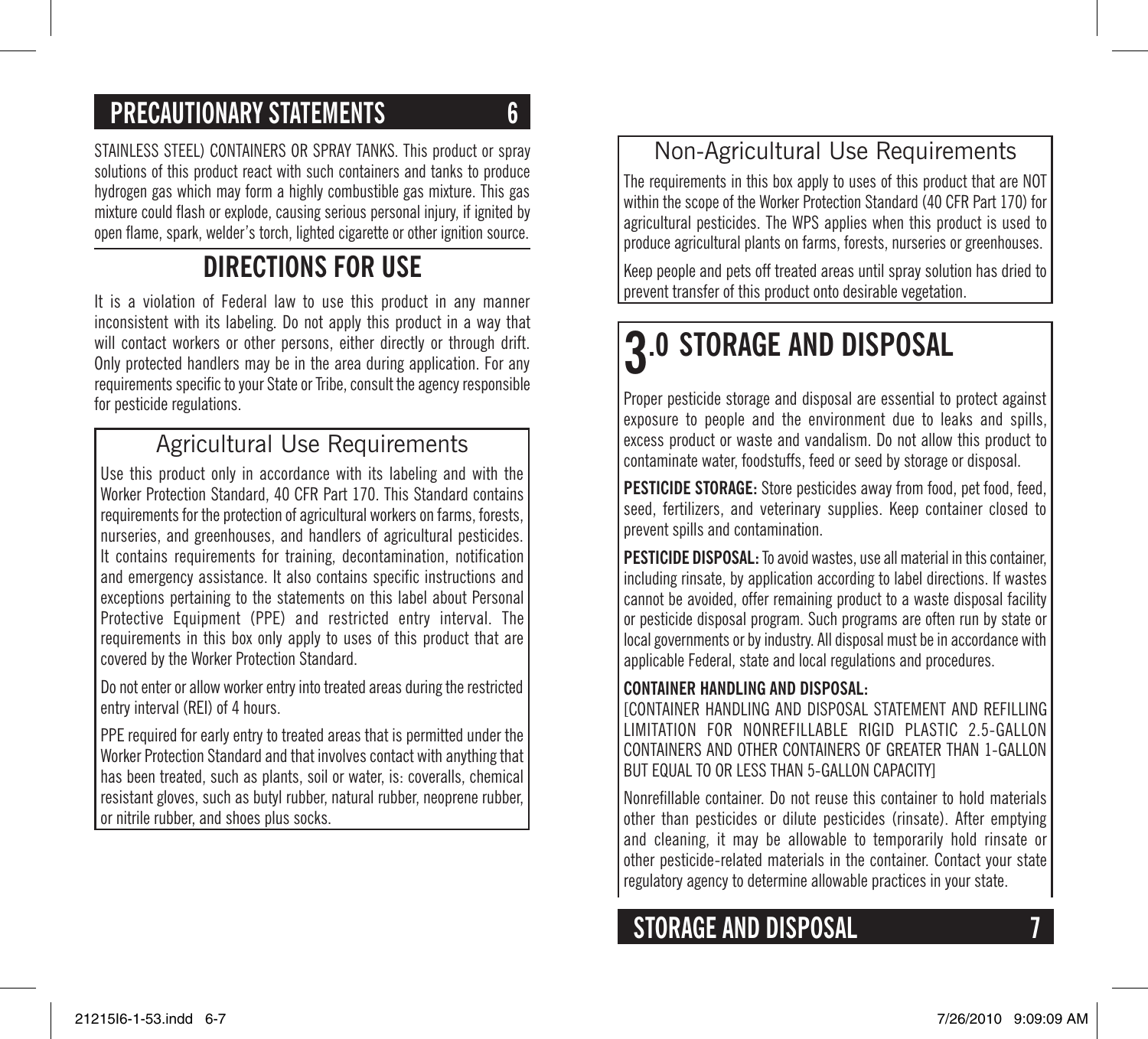### **storage and disposal 8**

Triple rinse or pressure rinse (or equivalent) this container promptly after emptying.

Triple rinse as follows: Empty the remaining contents into application equipment or a mix tank and drain for 10 seconds after the flow begins to drip. Fill the container ¼ full with water and recap. Shake for 10 seconds. Pour rinsate into application equipment or a mix tank or store rinsate for later use or disposal. Drain for 10 seconds after the flow begins to drip. Repeat this procedure two more times.

Pressure rinse as follows: Empty the remaining contents into application equipment or a mix tank and continue to drain for 10 seconds after the flow begins to drip. Hold container upside down over application equipment or mix tank or collect rinsate for later use or disposal. Insert pressure rinsing nozzle in the side of the container, and rinse at about 40 PSI for at least 30 seconds. Drain for 10 seconds after the flow begins to drip.

Once properly rinsed, some agricultural plastic pesticide containers can be taken to a container collection site or picked up for recycling. To find the nearest site, contact your chemical dealer. If recycling is not available, dispose of in accordance with Federal, state and local regulations and procedures, which may include puncturing the properly rinsed container and disposing in a sanitary landfill.

[CONTAINER HANDLING AND DISPOSAL STATEMENT AND REFILLING LIMITATION FOR NONREFILLABLE RIGID PLASTIC 30-GALLON CONTAINERS AND OTHER CONTAINERS OF GREATER THAN 5-GALLON CAPACITY]

Nonrefillable container. Do not reuse this container to hold materials other than pesticides or dilute pesticides (rinsate). After emptying and cleaning, it may be allowable to temporarily hold rinsate or other pesticide-related materials in the container. Contact your state regulatory agency to determine allowable practices in your state.

Triple rinse or pressure rinse (or equivalent) this container promptly after emptying.

Triple rinse as follows: Empty the remaining contents into application equipment or a mix tank. Fill the container  $\frac{1}{4}$  full with water. Replace and tighten closures. Tip container on its side and roll it back and forth, ensuring at least one revolution, for 30 seconds. Stand the container on its end and tip it back and forth several times. Empty the rinsate into application equipment or a mix tank or store rinsate for later use or disposal. Repeat this procedure two more times.

Pressure rinse as follows: Empty the remaining contents into application equipment or a mix tank and continue to drain for 10 seconds after the flow begins to drip. Hold container upside down over application equipment or mix tank or collect rinsate for later use or disposal. Insert pressure rinsing nozzle in the side of the container, and rinse at about 40 PSI for at least 30 seconds. Drain for 10 seconds after the flow begins to drip.

Once properly rinsed, some agricultural plastic pesticide containers can be taken to a container collection site or picked up for recycling. To find the nearest site, contact your chemical dealer. If recycling is not available, dispose of in accordance with Federal, state and local regulations and procedures, which may include puncturing the properly rinsed container and disposing in a sanitary landfill.

## **4.0 PRODUCT INFORMATION**

**Product Description:** This product is a postemergence, systemic herbicide with no soil residual activity. It gives broad-spectrum control of many annual weeds, perennial weeds, woody brush and trees. It is formulated as a water-soluble liquid containing surfactant.

**Time to Symptoms:** This product moves through the plant from the point of foliage contact to and into the root system. Visible effects on most annual weeds occur within 2 to 4 days, but on most perennial weeds may not occur for 7 days or more. Extremely cool or cloudy weather following treatment may slow activity of this product and delay development of visual symptoms. Visible effects are a gradual wilting and yellowing of the plant which advances to complete browning of above-ground growth and deterioration of underground plant parts.

**Mode of Action in Plants:** The active ingredient in this product inhibits an enzyme found only in plants that is essential to formation of specific amino acids.

### **Product information 9**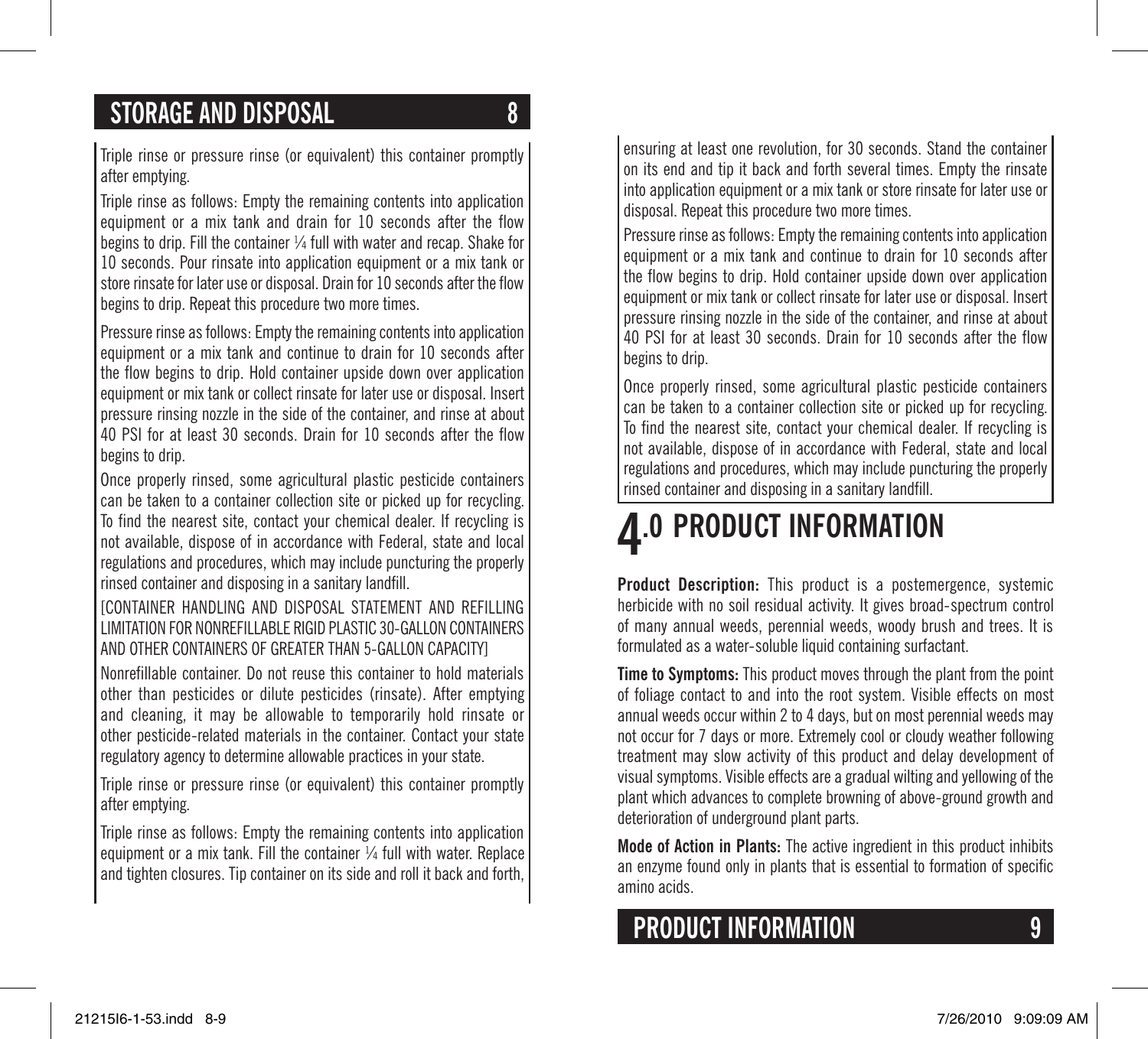### PRODUCT INFORMATION **10**

**Cultural Considerations:** Reduced control may result when applications are made to annual or perennial weeds that have been mowed, grazed or cut, and have not been allowed to regrow to the specified stage for treatment.

**Rainfastness:** Heavy rainfall soon after application may wash this product off of the foliage and a repeat application may be required for adequate control.

**No Soil Activity:** Weeds must be emerged at the time of application to be controlled by this product. Weeds germinating from seed after application will not be controlled. Plants arising from unattached underground rhizomes or root stocks of perennials that have not yet emerged at the time of application will not be affected by this herbicide and will continue to grow.

**Tank Mixing:** This product does not provide residual weed control. For subsequent residual weed control, follow a label-approved herbicide program. Read and carefully observe the cautionary statements and all other information appearing on the labels of all herbicides used. Use according to the most restrictive label directions for each product in the mixture.

To the extent consistent with applicable law, buyer and all users are responsible for all loss or damage in connection with the use or handling of mixtures of this product with herbicides or other materials that are not expressly listed in this label. Mixing this product with herbicides or other materials not identified on this label may result in reduced performance.

**Maximum Application Rates:** The maximum application or use rates stated throughout this label are given in units of volume (fluid ounces or quarts) of this product per acre. However, the maximum allowed application rates apply to this product combined with the use of any and all other herbicides containing the active ingredient glyphosate, whether applied separately or as tank mixtures, on a basis of total pounds of glyphosate (acid equivalents) per acre. If more than one glyphosatecontaining product is applied to the same site within the same year, you must ensure that the total use of glyphosate (pounds acid equivalents) does not exceed the maximum allowed.

The combined total of all treatments must not exceed 10.6 quarts of this product per acre per year.

#### **ATTENTION**

AVOID CONTACT OF HERBICIDE WITH FOLIAGE, STEMS, EXPOSED NON-WOODY ROOTS OR FRUIT OF CROPS, DESIRABLE PLANTS AND TREES, BECAUSE SEVERE INJURY OR DESTRUCTION MAY RESULT.

AVOID DRIFT. EXTREME CARE MUST BE USED WHEN APPLYING THIS PRODUCT TO PREVENT INJURY TO DESIRABLE PLANTS AND CROPS.

Do not allow the herbicide solution to mist, drip, drift or splash onto desirable vegetation since minute quantities of this product can cause severe damage or destruction to the crop, plants or other areas on which treatment was not intended. The likelihood of injury occurring from the use of this product increases when winds are gusty, as wind velocity increases, when wind direction is constantly changing or when there are other meteorological conditions that favor spray drift. When spraying, avoid combinations of pressure and nozzle type that will result in splatter or fine particles (mist) which are likely to drift. AVOID APPLYING AT EXCESSIVE SPEED OR PRESSURF

**NOTE:** Use of this product in any manner not consistent with this label may result in injury to persons, animals or crops, or other unintended consequences. Keep container closed to prevent spills and contamination.

# **4.1 Weed Resistance Management**<br> **Example 20 AMBRANE**

Glyphosate, the active ingredient in this product, is a Group 9 herbicide based on the mode of action classification system of the Weed Science Society of America. Any weed population may contain plants naturally resistant to Group 9 herbicides. Weed species resistant to Group 9 herbicides may be effectively managed utilizing another herbicide from a different Group or using other cultural or mechanical practices.

To minimize the occurrence of glyphosate-resistant biotypes observe the following weed management practices:

 �Scout your application site before and after herbicides application.

### **PRODUCT INFORMATION** 11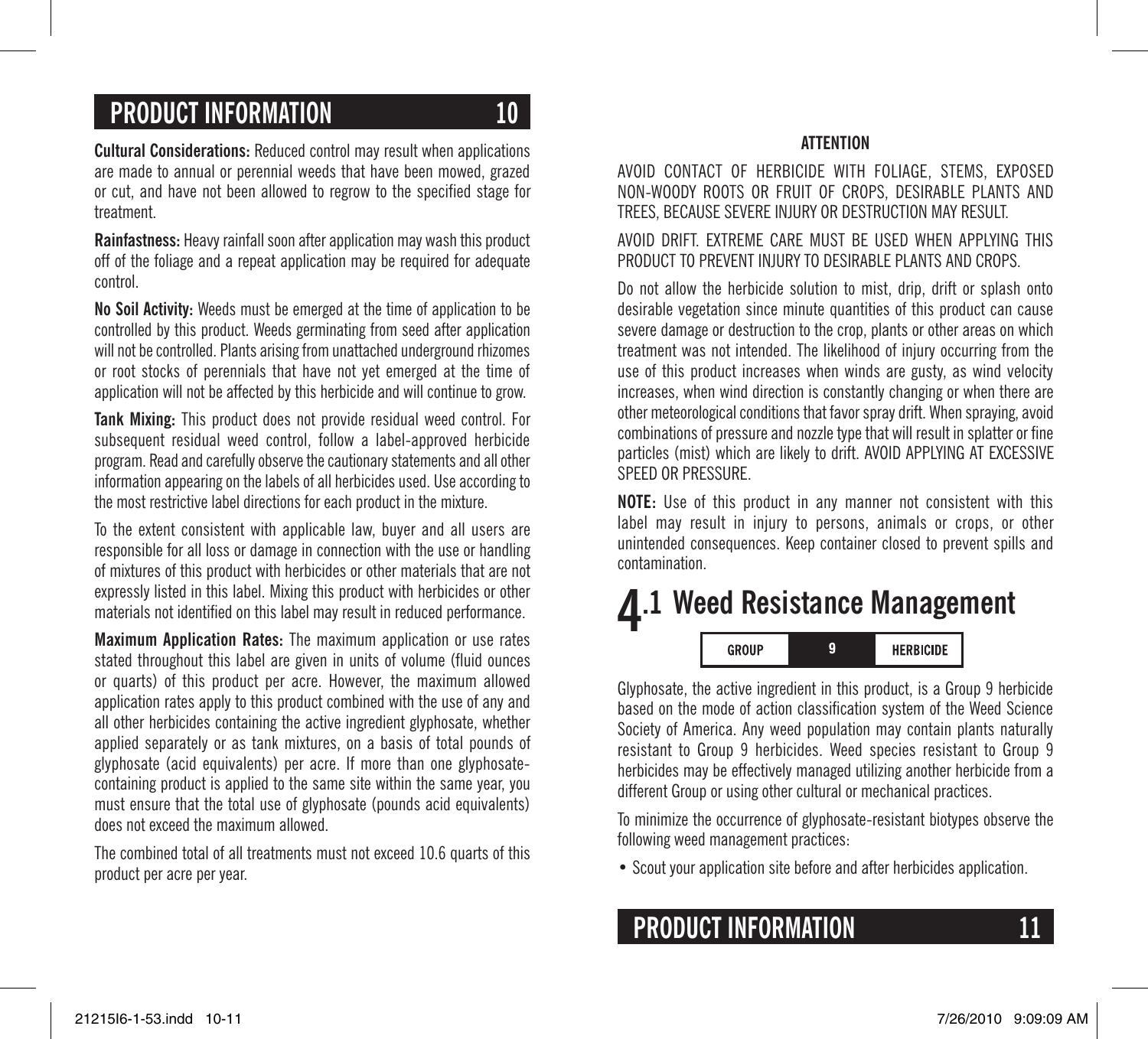### **PRODUCT INFORMATION 12**

- �Control weeds early when they are relatively small.
- �Incorporate other herbicides and cultural or mechanical practices as part of your weed control system where appropriate.
- �Use the application rate for the most difficult to control weed on the site. Avoid tank mixtures with other herbicides that reduce the efficacy of this product (through antagonism) or with ones that encourage application rates of this product below those specified on this label.
- �Clean equipment before moving from site to site to minimize spread of weed seed.
- �Control weed escapes and prevent weeds from setting seeds.
- �Use new commercial seed as free of weed seed as possible.
- �Report any incidence of repeated non-performance of this product on a particular weed to your LESCO, Inc. representative, local retailer, or county extension agent.

# **4.2 Management of Glyphosate- Resistant Weed Biotypes**

**NOTE:** Appropriate testing is critical in order to confirm weed resistance to glyphosate. Contact your LESCO, Inc. representative to determine if resistance in any particular weed biotype has been confirmed in your area. Directions for the control of biotypes confirmed to be resistant to glyphosate are made available on separately published supplemental labeling or Fact Sheets for this product and may be obtained from your local retailer or LESCO, Inc. representative.

Since the occurrence of new glyphosate-resistant weeds cannot be determined until after product use and scientific confirmation, LESCO, Inc. is not responsible for any losses that may result from the failure of this product to control glyphosate-resistant weed biotypes.

#### **The following good weed management practices can reduce the spread of confirmed glyphosate-resistant biotypes:**

- If a naturally occurring resistant biotype is present at your site, this product may be tank-mixed or applied sequentially with an appropriately labeled herbicide with a different mode of action to achieve control.
- �Cultural and mechanical control practices may also be used as appropriate.
- Scout treated sites after herbicide application and control escapes of resistant biotypes before they set seed.
- Thoroughly clean equipment before leaving sites known to contain resistant biotypes.

# **5.0 MIXING**

Clean sprayer parts immediately after using this product by thoroughly flushing with water.

**NOTE:** REDUCED RESULTS MAY OCCUR IF WATER CONTAINING SOIL IS USED, SUCH AS VISIBLY MUDDY WATER OR WATER FROM PONDS AND DITCHES THAT IS NOT CLEAR.

# **5.1 Mixing with Water**

This product mixes readily with water. Mix spray solutions of this product as follows: Fill the mixing or spray tank with the required amount of water. Add the required amount of this product near the end of the filling process and mix well. Use caution to avoid siphoning back into the carrier source. Use approved anti-back-siphoning devices where required by state or local regulations. During mixing and application, foaming of the spray solution may occur. To prevent or minimize foam, avoid the use of mechanical agitators, terminate by-pass and return lines at the bottom of the tank and, if needed, use an approved anti-foam or defoaming agent.

**mixing 13**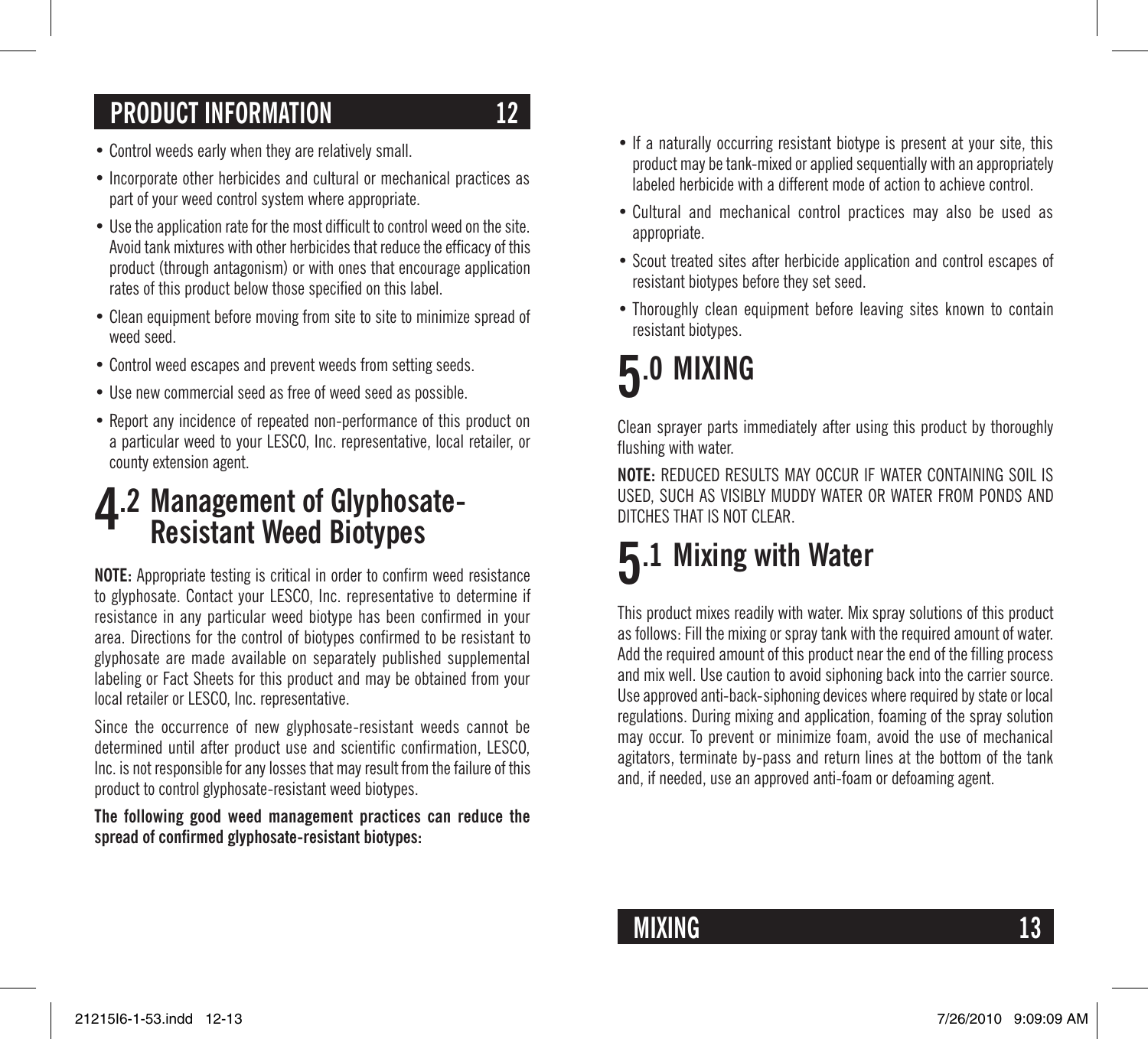### **mixing 14**

# **5.2 Surfactant**

Nonionic surfactants which are labeled for use with herbicides may be used. Do not reduce rates of this product when adding surfactant. When adding additional surfactant, use 0.5 percent surfactant concentration (2 quarts per 100 gallons of spray solution) when using surfactants which contain at least 70 percent active ingredient or a 1 percent surfactant concentration (4 quarts per 100 gallons of spray solution) for those surfactants containing less than 70 percent active ingredient. Read and carefully observe surfactant cautionary statements and other information appearing on the surfactant label.

# **5.3 Tank Mixing Procedure**

When tank mixing, read and carefully observe label directions, cautionary statements and all information on the labels of all products used. Add the tank-mix product to the tank as directed by the label. Maintain agitation and add the required amount of this product.

Maintain good agitation at all times until the contents of the tank are sprayed. If the spray mixture is allowed to settle, thorough agitation may be required to resuspend the mixture before spraying is resumed.

Keep by-pass line on or near the bottom of the tank to minimize foaming. Screen size in nozzle or line strainers should be no finer than 50 mesh.

Always predetermine the compatibility of labeled tank mixtures of this product with water carrier by mixing small proportional quantities in advance.

Refer to the "Tank Mixing" section of "PRODUCT INFORMATION" for additional precautions.

# **5.4 Mixing for Hand-held Sprayers**

Prepare the desired volume of spray solution by mixing the amount of this product in water as shown in the following table:

#### **Spray Solution**

| Desired |          | Amount of LESCO Prosecutor PRO Non-Selective Herbicide |                     |      |                             |                  |
|---------|----------|--------------------------------------------------------|---------------------|------|-----------------------------|------------------|
| Volume  | 1/2%     | 1%                                                     | $1 - 1/2%$          | 2%   | 5%                          | 10%              |
| 1 Gal   | $2/3$ oz | $1 - 1/3$ oz $2$ oz                                    |                     |      | $2 - 2/3$ oz 6-1/2 oz 13 oz |                  |
| 25 Gal  | 1 pt     | 1 at                                                   | $1-1/2$ at          | 2 at | 5 at                        | 10 <sub>gt</sub> |
| 100 Gal | 2 at     | 1 gal                                                  | $1-1/2$ gal $2$ gal |      | 5 gal                       | $10$ gal         |
|         |          | .                                                      | .                   |      |                             |                  |

2 tablespoons  $= 1$  fluid ounce

For use in backpack, knapsack or pump-up sprayers, consider mixing the appropriate amount of this product with water in a larger container and then fill the sprayer from the larger container.

# **5.5 Colorants or Dyes**

Colorants or marking dyes may be added to spray solutions of this product; however, they may reduce product performance, especially at lower rates or dilution. Use colorants or dyes according to the manufacturer's directions.

# **6.0 APPLICATION EQUIPMENT AND TECHNIQUES**

Do not apply this product through any type of irrigation system.

APPLY THESE SPRAY SOLUTIONS IN PROPERLY MAINTAINED AND CALIBRATED EQUIPMENT CAPABLE OF DELIVERING DESIRED VOLUMES.

### **SPRAY DRIFT MANAGEMENT**

AVOID DRIFT. EXTREME CARE MUST BE USED WHEN APPLYING THIS PRODUCT TO PREVENT INJURY TO DESIRABLE PLANTS AND CROPS.

Do not allow the herbicide solution to mist, drip, drift or splash onto desirable vegetation since minute quantities of this product can cause severe damage or destruction to the crop, plants or other areas on which treatment was not intended.

### **application equipment 15**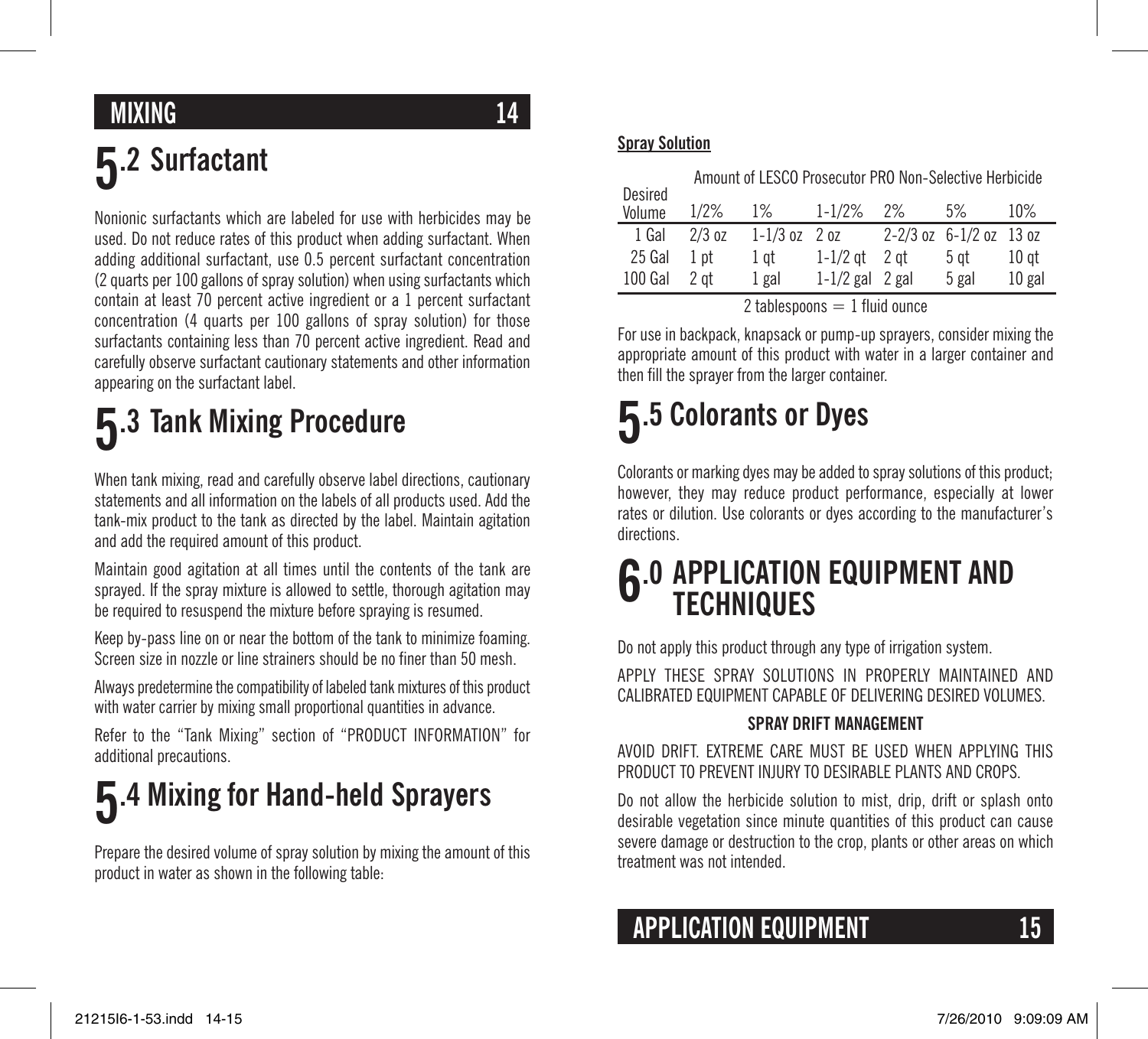Avoiding spray drift at the application site is the responsibility of the applicator. The interaction of many equipment- and-weather-related factors determine the potential for spray drift. The applicator and the grower are responsible for considering all these factors when making decisions.

#### **AERIAL SPRAY DRIFT MANAGEMENT**

The following drift management requirements must be followed to avoid off-target drift movement from aerial applications to agricultural field crops. These requirements do not apply to forestry applications or to public health uses.

- 1. The distance of the outermost nozzles on the boom must not exceed 3/4 the length of the wingspan or rotor.
- 2. Nozzles must always point backward parallel with the airstream and never be pointed downwards more than 45 degrees. Where states have more stringent regulations, they should be observed.

#### **Importance of droplet size**

The most effective way to reduce drift potential is to apply large droplets. The best drift management strategy is to apply the largest droplets that provide sufficient coverage and control. Applying larger droplets reduces drift potential, but will not prevent drift if applications are made improperly, or under unfavorable environmental conditions (see the "**Wind**", "**Temperature and Humidity**", and "**Temperature Inversions**" sections of this label).

#### **Controlling droplet size**

- �**Volume:** Use high flow rate nozzles to apply the highest practical spray volume. Nozzles with the higher rated flows produce larger droplets.
- �**Pressure:** Use the lower spray pressures listed for the nozzle. Higher pressure reduces droplet size and does not improve canopy penetration. When higher flow rates are needed, use higher flow rate nozzles instead of increasing pressure.
- �**Number of nozzles:** Use the minimum number of nozzles that provide uniform coverage.
- �**Nozzle orientation:** Orienting nozzles so that the spray is released backwards, parallel to the airstream, will produce larger droplets than other orientations. Significant deflection from the horizontal will reduce droplet size and increase drift potential.
- �**Nozzle type:** Use a nozzle type that is designed for the intended application. With most nozzle types, narrower spray angles produce larger droplets. Consider using low-drift nozzles. Solid stream nozzles oriented straight back produce larger droplets than other nozzle types.
- �**Boom Length:** For some use patterns, reducing the effective boom length to less than 3/4 of the wingspan or rotor length may further reduce drift without reducing swath width.
- �**Application Height:** Applications should not be made at a height greater than 10 feet above the top of the largest plants unless a greater height is required for aircraft safety. Making applications at the lowest height that is safe reduces the exposure of the droplets to evaporation and wind.

#### **Swath Adjustment**

When applications are made with a crosswind, the swath will be displaced downwind. Therefore, on the up and downwind edges of the field, the applicator must compensate for this displacement by adjusting the path of the aircraft upwind. Swath adjustment distance should increase, with increasing drift potential (higher wind, smaller droplets, etc.).

#### **Wind**

Drift potential is lowest between wind speeds of 2 to 10 miles per hour. However, many factors, including droplet size and equipment type determine drift potential at any given speed. Application must be avoided below 2 miles per hour due to variable wind direction and high inversion potential. **NOTE**: Local terrain can influence wind patterns. Every applicator should be familiar with local wind patterns and how they affect drift.

#### **Temperature and Humidity**

When making applications in low relative humidity, set up equipment to produce larger droplets to compensate for evaporation. Droplet evaporation is most severe when conditions are both hot and dry.

### **application equipment 17**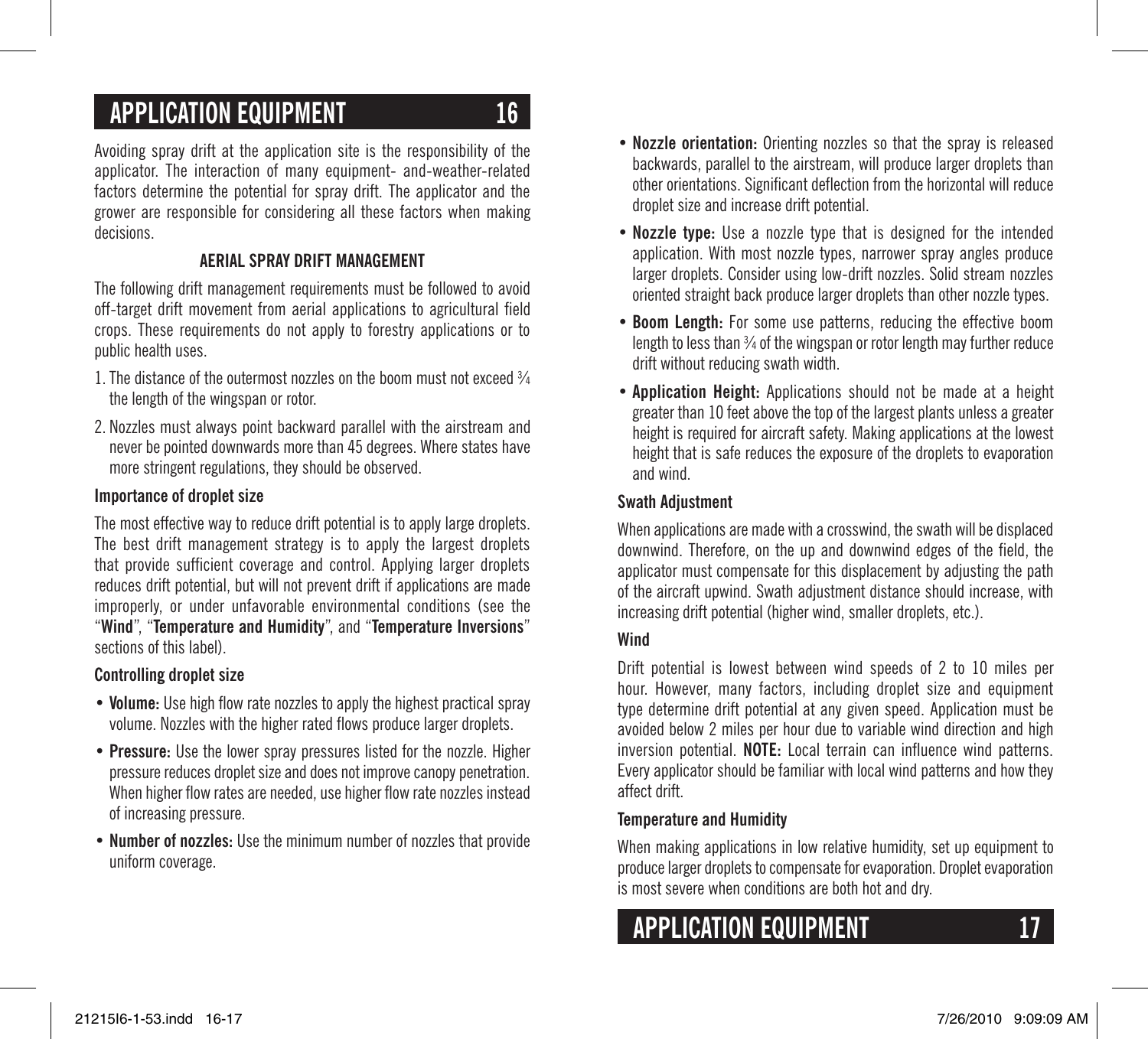#### **Temperature Inversions**

Applications must not occur during a temperature inversion because drift potential is high. Temperature inversions restrict vertical air mixing, which causes small suspended droplets to remain in a concentrated cloud. This cloud can move in unpredictable directions due to the light variable winds common during inversions. Temperature inversions are characterized by increasing temperatures with altitude and are common on nights with limited cloud cover and light to no wind. They begin to form as the sun sets and often continue into the morning. Their presence can be indicated by ground fog; however, if fog is not present, inversions can also be identified by the movement of smoke from a ground source or an aircraft smoke generator. Smoke that layers and moves laterally in a concentrated cloud (under low wind conditions) indicates an inversion, while smoke that moves upward and rapidly dissipates indicates good vertical air mixing.

#### **Sensitive areas**

The pesticide must only be applied when the potential for drift to adjacent sensitive areas (e.g. residential areas, bodies of water, known habitat for threatened or endangered species, non-target crops) is minimal (e.g. when wind is blowing away from the sensitive areas).

## **6.1 Aerial Equipment**

DO NOT APPLY THIS PRODUCT USING AERIAL SPRAY EQUIPMENT EXCEPT UNDER CONDITIONS AS SPECIFIED WITHIN THIS LABEL.

FOR AERIAL APPLICATION IN CALIFORNIA, REFER TO THE FEDERAL SUPPLEMENTAL LABEL FOR AERIAL APPLICATIONS IN THAT STATE FOR SPECIFIC INSTRUCTIONS, RESTRICTIONS AND REQUIREMENTS. This product plus Banvel and 2,4-D tank mixtures may not be applied by air in California.

AVOID DRIFT. DO NOT APPLY DURING LOW-LEVEL INVERSION CONDITIONS, WHEN WINDS ARE GUSTY OR UNDER ANY OTHER CONDITION WHICH FAVORS DRIFT. DRIFT IS LIKELY TO CAUSE DAMAGE TO ANY VEGETATION CONTACTED TO WHICH TREATMENT IS NOT INTENDED. TO PREVENT

#### INJURY TO ADJACENT DESIRABLE VEGETATION, APPROPRIATE BUFFER ZONES MUST BE MAINTAINED.

Avoid direct application to any body of water.

Use the specified rates of this herbicide in 3 to 25 gallons of water per acre.

Coarse sprays are less likely to drift; therefore, do not use nozzles or nozzle configurations which dispense spray as fine spray droplets. Do not angle nozzles forward into the airstream and do not increase spray volume by increasing nozzle pressure.

Drift control additives may be used. When a drift control additive is used, read and carefully observe the cautionary statements and all other information appearing on the additive label.

Ensure uniform application—To avoid streaked, uneven or overlapped application, use appropriate marking devices.

PROLONGED EXPOSURE OF THIS PRODUCT TO UNCOATED STEEL SURFACES MAY RESULT IN CORROSION AND POSSIBLE FAILURE OF THE PART. The maintenance of an organic coating (paint) which meets aerospace specification MIL-C-38413 may prevent corrosion. To prevent corrosion of exposed parts, thoroughly wash aircraft after each day of spraying to remove residues of this product accumulated during spraying or from spills. Landing gear are most susceptible.

## **6.2 Ground Broadcast Equipment**

Use the labeled rates of this product in 3 to 40 gallons of water per acre as a broadcast spray unless otherwise specified. As density of weeds increases, spray volume should be increased within the specified range to ensure complete coverage. Carefully select proper nozzles to avoid spraying a fine mist. For best results with ground application equipment, use flat-fan nozzles. Check for even distribution of spray droplets.

### **APPLICATION EQUIPMENT 19**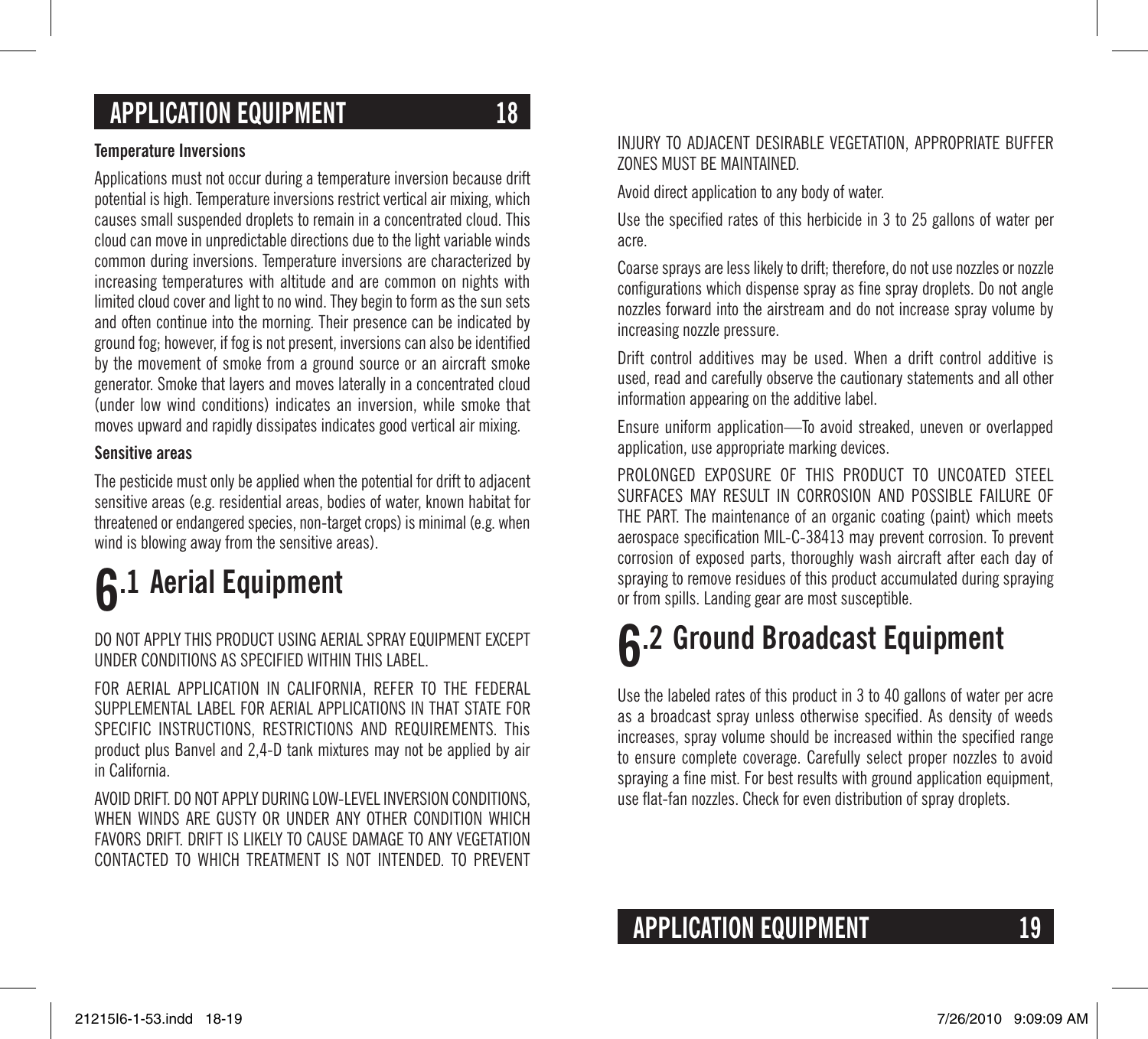# **6.3 Hand-Held and High-Volume Equipment**

Apply to foliage of vegetation to be controlled. For applications made on a spray-to-wet basis, spray coverage should be uniform and complete. Do not spray to the point of runoff. Use coarse sprays only.

For control of weeds listed in the "Annual Weeds" section of "WEEDS CONTROLLED", apply a 0.5 percent solution of this product to weeds less than 6 inches in height or runner length. For annual weeds over 6 inches tall, or unless otherwise specified, use a 1 percent solution. Apply prior to seedhead formation in grass or bud formation in broadleaf weeds.

For best results, use a 2 percent solution on harder-to-control perennials, such as bermudagrass, dock, field bindweed, hemp dogbane, milkweed and Canada thistle.

For low volume directed spray applications, use a 5 to 10 percent solution of this product for control or partial control of annual weeds, perennial weeds, or woody brush and trees. Spray coverage should be uniform with at least 50 percent of the foliage contacted. Coverage of the top one half of the plant is important for best results. To ensure adequate spray coverage, spray both sides of large or tall woody brush and trees, when foliage is thick and dense, or where there are multiple sprouts.

# **6.4 Selective Equipment**

This product may be applied through recirculating spray systems, shielded applicators, hooded sprayers, wiper applicators or sponge bars after dilution and thorough mixing with water to listed weeds growing in any non-crop site specified on this label.

A recirculating spray system directs the spray solution onto weeds growing above desirable vegetation, while spray solution not intercepted by weeds is collected and returned to the spray tank for reuse.

A shielded or hooded applicator directs the herbicide solution onto weeds, while shielding desirable vegetation from the herbicide.

A wiper or sponge applicator applies the herbicide solution onto weeds by rubbing the weed with an absorbent material containing the herbicide solution.

AVOID CONTACT OF HERBICIDE WITH DESIRABLE VEGETATION AS SERIOUS INJURY OR DEATH IS LIKELY TO OCCUR.

Applicators used above desired vegetation should be adjusted so that the lowest spray stream or wiper contact point is at least 2 inches above the desirable vegetation. Droplets, mist, foam or splatter of the herbicide solution settling on desirable vegetation is likely to result in discoloration, stunting or destruction.

Better results may be obtained when more of the weed is exposed to the herbicide solution. Weeds not contacted by the herbicide solution will not be affected. This may occur in dense clumps, severe infestations or when the height of the weeds varies so that not all weeds are contacted. In these instances, repeat treatment may be necessary.

#### **Shielded and hooded applicators**

Use nozzles that provide uniform coverage within the treated area. Keep shields on these sprayers adjusted to protect desirable vegetation. EXTREME CARE MUST BE EXERCISED TO AVOID CONTACT OF HERBICIDE WITH DESIRABLE VEGETATION.

#### **Wiper applicators and sponge bars**

Equipment must be designed, maintained and operated to prevent the herbicide solution from contacting desirable vegetation. Operate this equipment at ground speeds no greater than 5 miles per hour. Performance may be improved by reducing speed in areas of heavy weed infestations to ensure adequate wiper saturation. Better results may be obtained if 2 applications are made in opposite directions.

Avoid leakage or dripping onto desirable vegetation. Adjust height of applicator to ensure adequate contact with weeds. Keep wiping surfaces clean. Be aware that, on sloping ground, the herbicide solution may migrate, causing dripping on the lower end and drying of the wicks on the upper end of a wiper applicator.

Do not use wiper equipment when weeds are wet.

### **application equipment 21**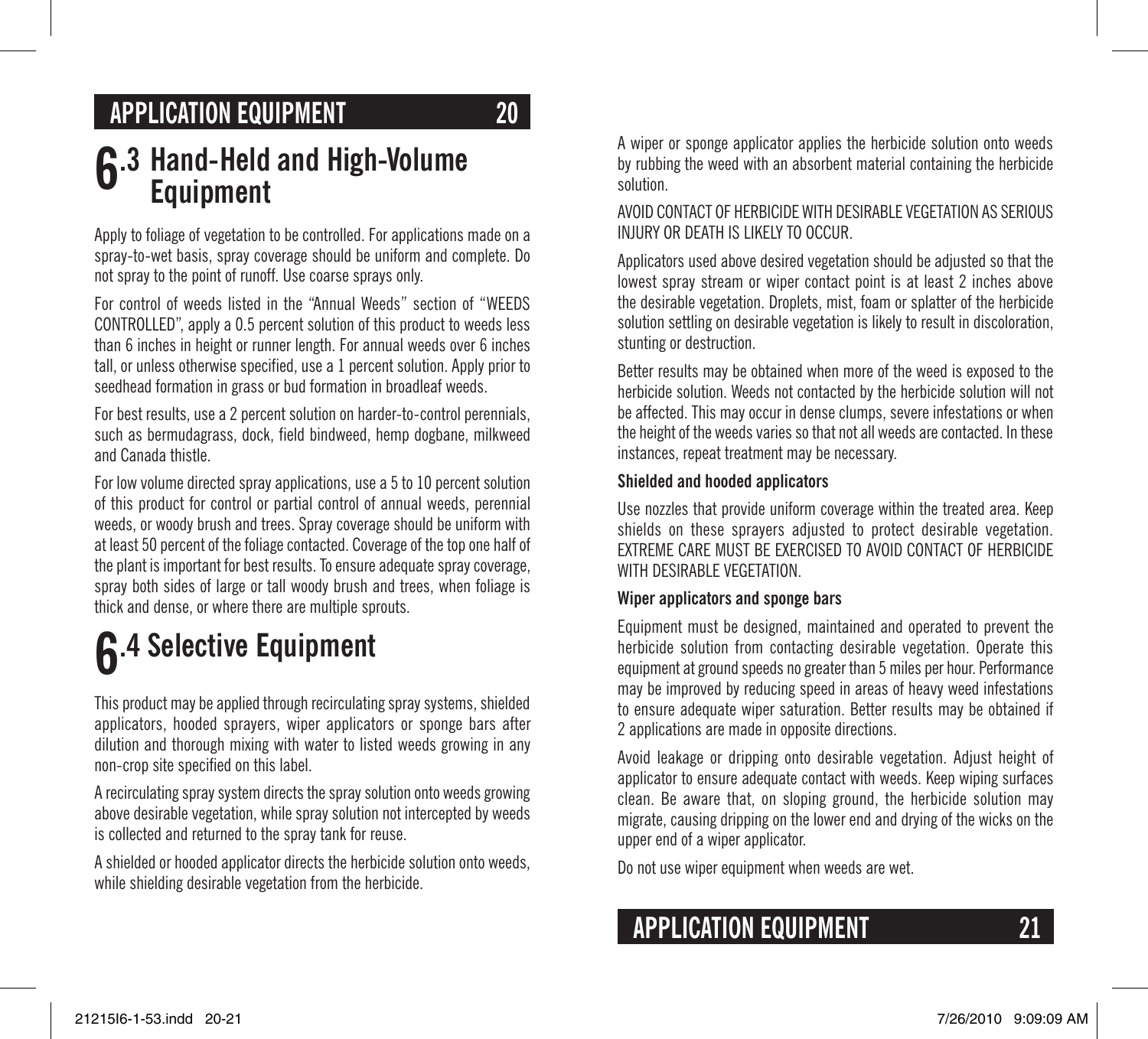Mix only the amount of solution to be used during a 1-day period, as reduced activity may result from use of leftover solutions. Clean wiper parts immediately after using this product by thoroughly flushing with water

**For Rope or Sponge Wick Applicators**—Solutions ranging from 33 to 75 percent of this product in water may be used.

**For Porous-Plastic Applicators and Pressure-Feed Systems**—Solutions ranging from 33 to 100 percent of this product in water may be used.

When applied as directed, this product CONTROLS the following weeds:

| Corn. volunteer |  |
|-----------------|--|
| Panicum. Texas  |  |
| Rve. common     |  |
| Shattercane     |  |

Sicklepod Spanishneedles Starbur, bristly

When applied as directed, this product SUPPRESSES the following weeds:

Beggarweed, Florida Bermudagrass Dogbane, hemp Dogfennel Guineagrass Johnsongrass Milkweed Nightshade, silverleaf Pigweed, redroot

Ragweed, common Ragweed, giant **Smutgrass** Sunflower Thistle, Canada Thistle, musk Vaseygrass Velvetleaf

# **6.5 Injection Systems**

This product may be used in aerial or ground injection spray systems. It may be used as a liquid concentrate or diluted prior to injecting into the spray stream. Do not mix this product with the undiluted concentrate of other products when using injection systems unless specifically directed.

# **6.6 CDA Equipment**

The rate of this product applied per acre by controlled droplet application (CDA) equipment must not be less than the amount specified in this label when applied by conventional broadcast equipment. For vehicle-mounted CDA equipment, apply 3 to 15 gallons of water per acre.

CDA equipment produces a spray pattern which is not easily visible. Extreme care must be exercised to avoid spray or drift contacting the foliage or any other green tissue of desirable vegetation, as damage or destruction is likely to result.

# **7.0 SITE AND USE INSTRUCTIONS**

This product may be used in non-crop areas such as airports, apartment complexes, commercial sites, ditch banks, driveways, dry ditches, dry canals, fencerows, golf courses, greenhouses, industrial sites, landscape areas, lumber yards, manufacturing sites, municipal sites, natural areas, office complexes, ornamentals, parks, parking areas, pastures, petroleum tank farms and pumping installations, public areas, railroads, rangeland, recreation areas, residential areas, rights-of-way, roadsides, schools, shadehouses, sports complexes, storage areas, substations, turfgrass areas, utility sites, warehouse areas and wildlife management areas.

This product may also be used in non-food crops sites such as Christmas tree farms, plant nurseries, sod or turf seed farms.

Detailed instructions follow alphabetically, by site.

Unless otherwise specified, applications may be made to control any weeds listed in the annual, perennial and woody brush tables. Refer also to the "Selective Equipment" section.

# **7.1 Cut Stumps**

Cut stump treatments may be made on any site listed on this label. This product will control many types of woody brush and tree species, some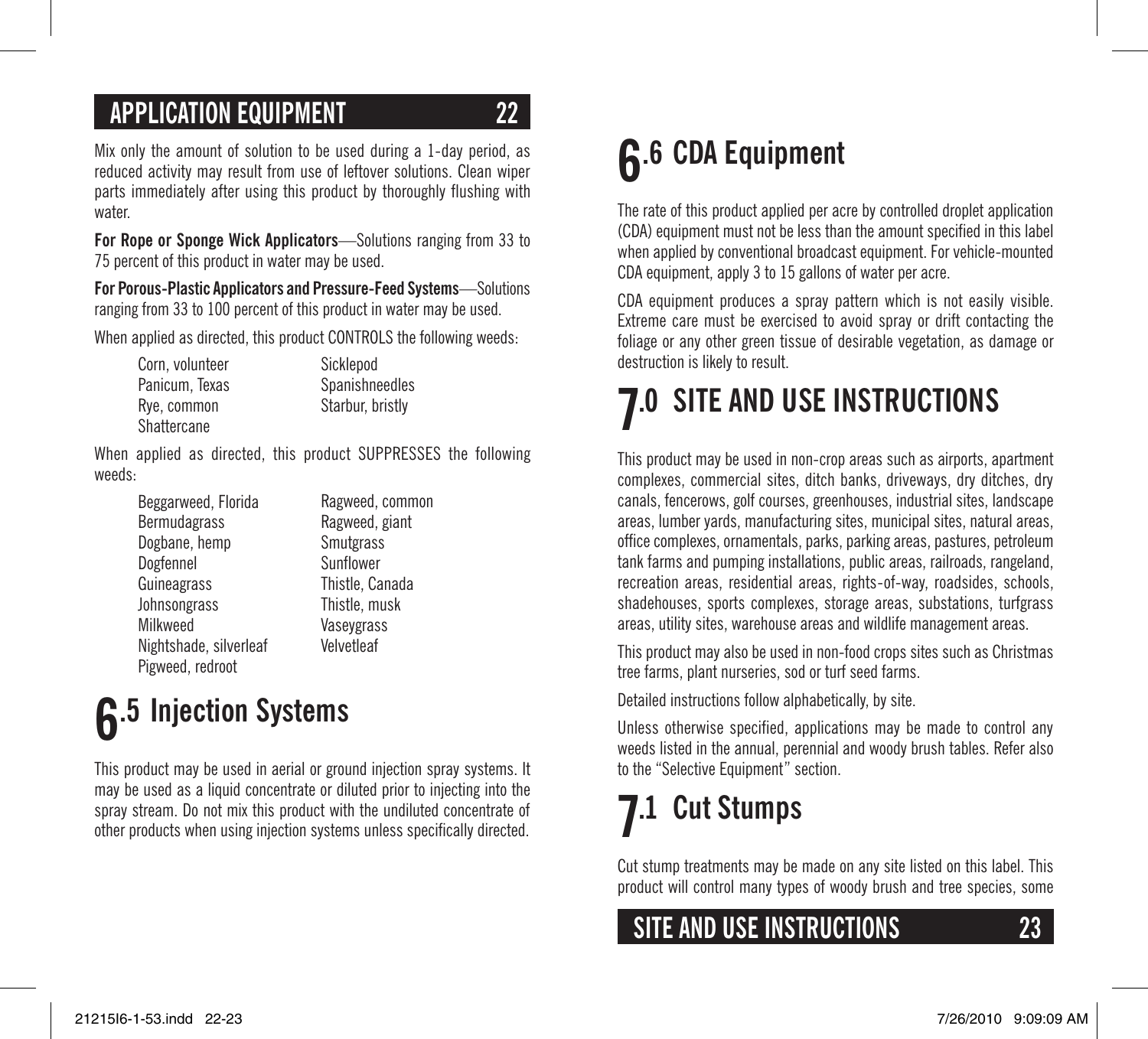of which are listed below. Apply this product using suitable equipment to ensure coverage of the entire cambium. Cut trees or resprouts close to the soil surface. Apply a 50 to 100 percent solution of this product to the freshly-cut surface **immediately** after cutting. Delays in application may result in reduced performance. For best results, applications should be made during periods of active growth and full leaf expansion.

| Alder       | Saltcedar |
|-------------|-----------|
| Eucalyptus  | Sweetgum  |
| Madrone     | Tan oak   |
| 0ak         | Willow    |
| Reed, giant |           |

DO NOT MAKE CUT STUMP APPLICATIONS WHEN THE ROOTS OF DESIRABLE WOODY BRUSH OR TREES MAY BE GRAFTED TO THE ROOTS OF THE CUT STUMP. INJURY RESULTING FROM ROOT GRAFTING IS LIKELY TO OCCUR IN ADJACENT WOODY BRUSH OR TREES.

## **7.2 Non-crop Areas and Industrial Sites**

Use in areas such as airports, apartment complexes, ditch banks, dry ditches, dry canals, fencerows, golf courses, industrial sites, lumber yards, manufacturing sites, office complexes, parks, parking areas, petroleum tank farms and pumping installations, railroads, recreational areas, residential areas, roadsides, sod or turf seed farms, schools, storage areas, utility substations, and warehouse areas.

#### **Weed control, Trim-and-edge and Bare ground**

This product may be used in non-crop areas. It may be applied with any application equipment described in this label. This product may be used to trim-and-edge around objects in non-crop sites, for spot treatment of unwanted vegetation and to eliminate unwanted weeds growing in established shrub beds or ornamental plantings. This product may be used prior to planting an area to ornamentals, flowers, turfgrass (sod or seed), or prior to laying asphalt or beginning construction projects.

Repeated applications of this product may be used, as weeds emerge, to maintain bare ground.

This product may be tank-mixed with the following products. Refer to these products' labels for approved non-crop sites and application rates.

| ARSENAL                | PENDULUM 3.3 EC |
|------------------------|-----------------|
| BANVEL                 | PENDULUM WDG    |
| <b>BARRICADE 65 WG</b> | PLATEAU         |
| DIURON                 | PRINCEP DF      |
| ENDURANCE              | PRINCEP LIQUID  |
| ESCORT                 | RONSTAR 50WP    |
| <b>GARLON 3A</b>       | SAHARA          |
| <b>GARLON 4</b>        | <b>SIMAZINE</b> |
| <b>KARMEX DF</b>       | <b>SURFLAN</b>  |
| <b>KROVAR I DF</b>     | TELAR           |
| MANAGE                 | VANQUISH        |
| <b>OUST</b>            | $2.4 - D$       |
|                        |                 |

This product plus dicamba tank mixtures may not be applied by air in California.

When applied as a tank mixture for bare ground, this product provides control of the emerged annual weeds and control or partial control of emerged perennial weeds, woody brush and trees.

For control or partial control of the following perennial weeds, apply 1 to 2 quarts of this product plus 2 to 4 ounces of Oust per acre.

| <b>Bahiagrass</b>  | Fescue, tall  |
|--------------------|---------------|
| Bermudagrass       | Johnsongrass  |
| Broomsedge         | Poorjoe       |
| <b>Dallisgrass</b> | Quackgrass    |
| Dock, curly        | Vaseygrass    |
| Dogfennel          | Vervain, blue |

#### **Chemical mowing - Perennials**

This product will suppress perennial grasses listed in this section to serve as a substitute for mowing. Use 8 fluid ounces of this product per acre when treating tall fescue, fine fescue, orchardgrass or quackgrass covers. Use 6 fluid ounces of this product per acre when treating Kentucky bluegrass. Apply treatments in 10 to 40 gallons of spray solution per acre.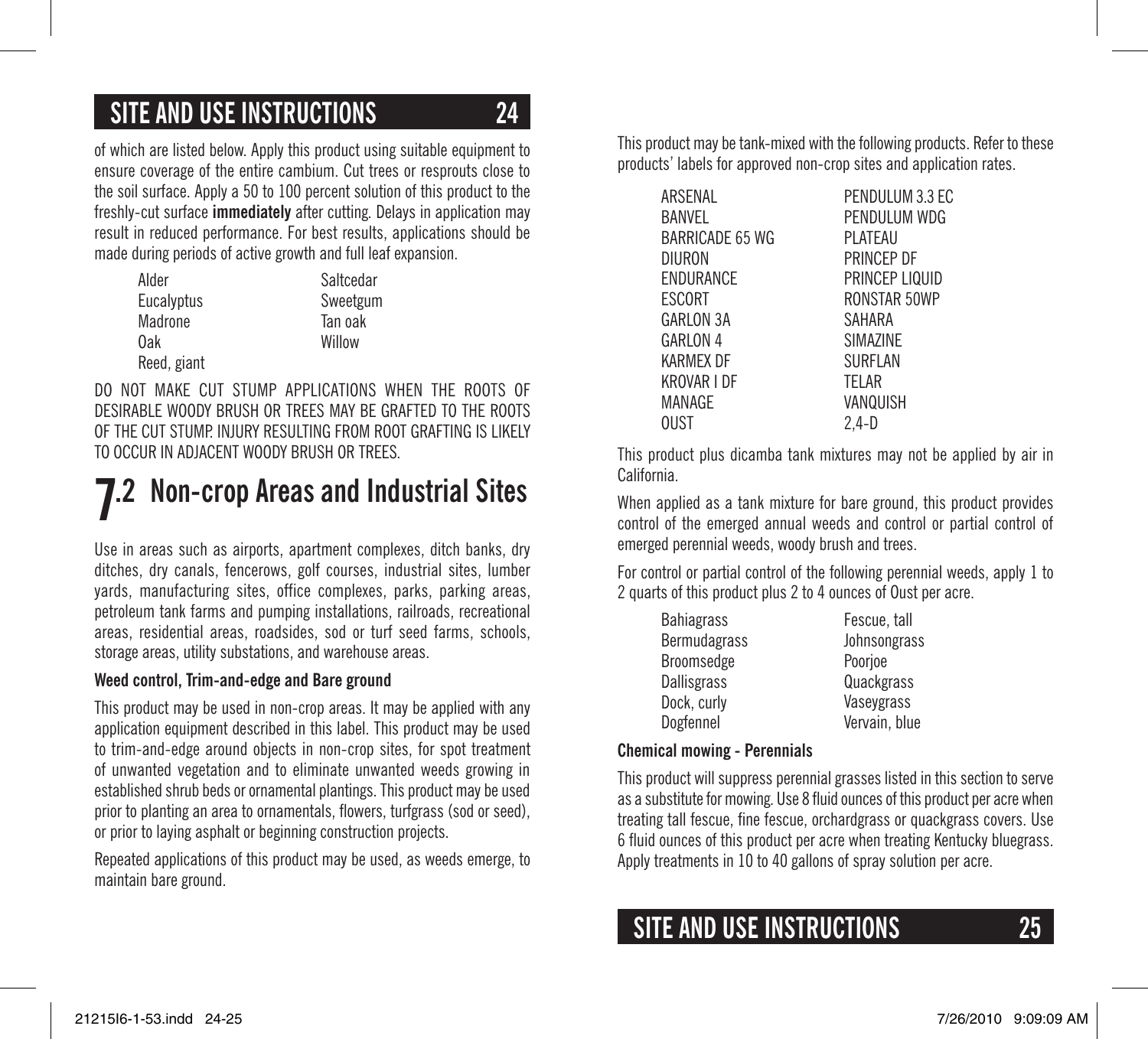Use only in areas where some temporary injury or discoloration of perennial grasses can be tolerated.

#### **Chemical mowing - Annuals**

For growth suppression of some annual grasses, such as annual ryegrass, wild barley and wild oats growing in coarse turf on roadsides or other industrial areas, apply 4 to 5 fluid ounces of this product in 10 to 40 gallons of spray solution per acre. Applications should be made when annual grasses are actively growing and before the seedheads are in the boot stage of development. Treatments may cause injury to the desired grasses.

#### **Dormant turfgrass**

This product may be used to control or suppress many winter annual weeds and tall fescue for effective release of dormant bermudagrass and bahiagrass turf. Treat only when turf is dormant and prior to spring greenup.

Apply 8 to 64 fluid ounces of this product per acre. Apply the labeled rates in 10 to 40 gallons of water per acre. Use only in areas where bermudagrass or bahiagrass are desirable ground covers and where some temporary injury or discoloration can be tolerated.

Treatments in excess of 16 fluid ounces per acre may result in injury or delayed green-up in highly maintained areas, such as golf courses and lawns. DO NOT apply tank mixtures of this product plus Oust in highly maintained turfgrass areas. For further uses, refer to the "Roadsides" section of this label, which gives rates for dormant bermudagrass and bahiagrass treatments.

#### **Actively growing bermudagrass**

This product may be used to control or partially control many annual and perennial weeds for effective release of actively growing bermudagrass. DO NOT apply more than 16 fluid ounces of this product per acre in highly maintained turfgrass areas. DO NOT apply tank mixtures of this product plus OUST in highly maintained turfgrass areas. For further uses, refer to the "Roadsides" section of this label, which gives rates for actively growing bermudagrass treatments. Use only in areas where some temporary injury or discoloration can be tolerated.

#### **Turfgrass renovation, seed, or sod production**

This product controls most existing vegetation prior to renovating turfgrass areas or establishing turfgrass grown for seed or sod. For maximum control of existing vegetation, delay planting or sodding to determine if any regrowth from escaped underground plant parts occurs. Where repeat treatments are necessary, sufficient regrowth must be attained prior to application. For warm-season grasses such as bermudagrass, summer or fall applications provide the best control. Where existing vegetation is growing under mowed turfgrass management, apply this product after omitting at least one regular mowing to allow sufficient growth for good interception of the spray.

Do not disturb soil or underground plant parts before treatment. Tillage or renovation techniques such as vertical mowing, coring or slicing should be delayed for 7 days after application to allow translocation into underground plant parts.

Desirable turfgrasses may be planted following the above procedures.

Hand-held equipment may be used for spot treatment of unwanted vegetation growing in existing turfgrass. Broadcast or hand-held equipment may be used to control sod remnants or other unwanted vegetation after sod is harvested.

Do not feed or graze turfgrass grown for seed or sod production for 8 weeks following application.

## **7.3 Habitat Management**

#### **Habitat restoration and management**

This product may be used to control exotic and other undesirable vegetation in habitat management and natural areas, including rangeland and wildlife refuges. Applications can be made to allow recovery of native plant species, prior to planting desirable native species, and for similar broad-spectrum vegetation control requirements. Spot treatments can be made to selectively remove unwanted plants for habitat management and enhancement.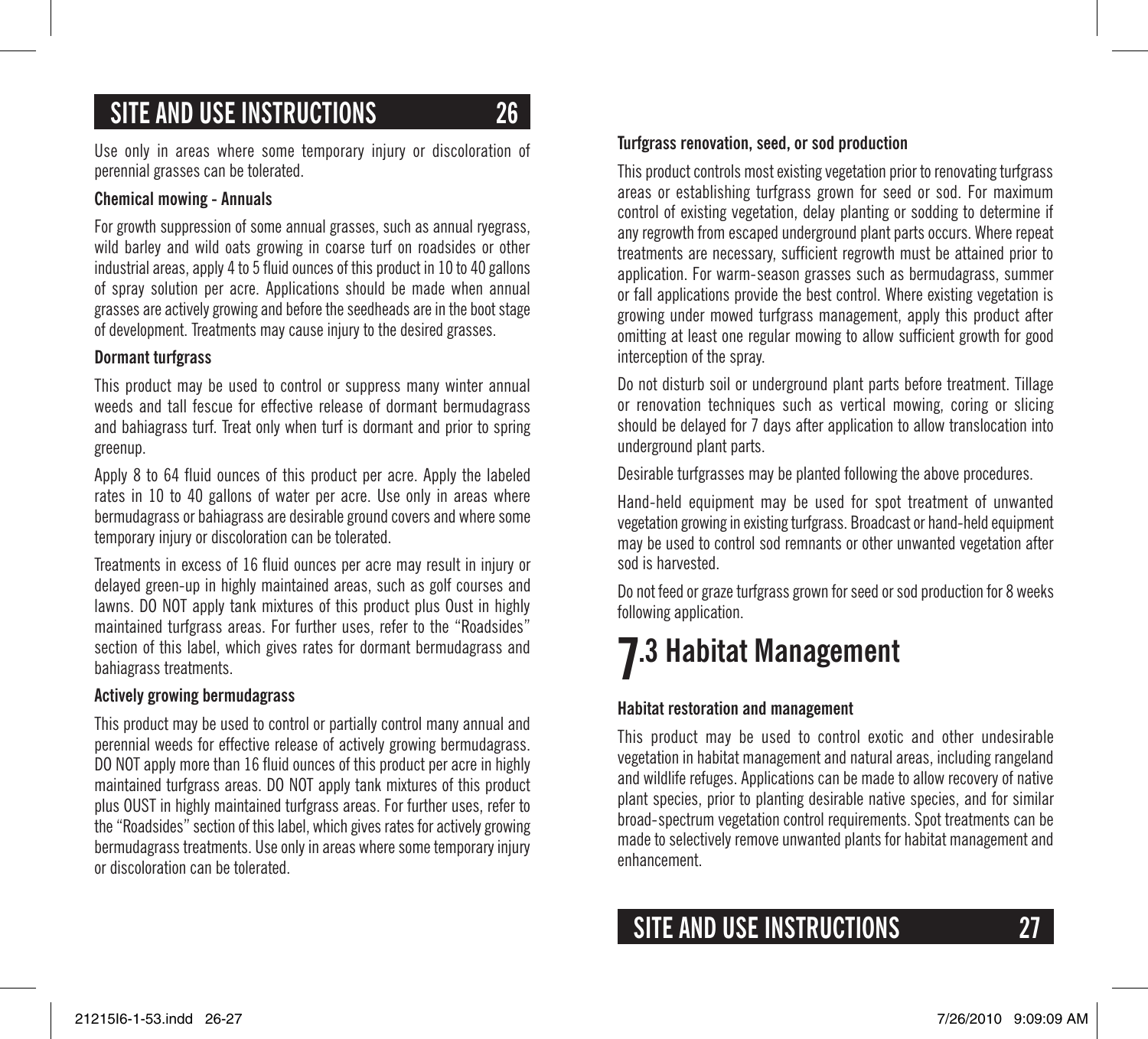#### **Wildlife food plots**

This product may be used as a site preparation treatment prior to planting wildlife food plots. Any wildlife food species may be planted after applying this product, or native species may be allowed to repopulate the area. If tillage is needed to prepare a seedbed, wait 7 days after application before tillage to allow translocation into underground plant parts.

# **7.4 Injection and Frill (Woody Brush and Trees)**

This product may be used to control woody brush and trees by injection or frill applications. Apply this product using suitable equipment which must penetrate into the living tissue. Apply the equivalent of 1 ml of this product per each 2 to 3 inches of trunk diameter at breast height (DBH). This is best achieved by applying a 50 to 100 percent concentration of this product either to a continuous frill around the tree or as cuts evenly spaced around the tree below all branches. As tree diameter increases in size, better results are achieved by applying diluted material to a continuous frill or more closely spaced cuttings. Avoid application techniques that allow runoff to occur from frilled or cut areas in species that exude sap freely. In species such as this, make the frill or cuts at an oblique angle to produce a cupping effect and use a 100 percent concentration of this product. For best results, application should be made during periods of active growth and after full leaf expansion. This product will control many species, some of which are listed below:

| Control  | <b>Partial Control</b> |  |  |
|----------|------------------------|--|--|
| 0ak      | Black gum              |  |  |
| Poplar   | Dogwood                |  |  |
| Sweetgum | Hickorv                |  |  |
| Sycamore | Maple, red             |  |  |
|          |                        |  |  |

# **7.5 Ornamentals and Plant Nurseries, Christmas Trees**

**Post-directed, Trim-and-edge**

This product may be used as a post-directed spray around established woody ornamental species such as arborvitae, azalea, boxwood, crabapple, euonymus, fir, douglas fir, jojoba, hollies, lilac, magnolia, maple, oak, privet, pine, spruce and yew. This product may also be used to trim and edge around trees, buildings, sidewalks and roads, potted plants and other objects in a nursery setting.

Desirable plants may be protected from the spray solution by using shields or coverings made of cardboard or other impermeable material. THIS PRODUCT IS NOT FOR USE AS AN OVER-THE-TOP BROADCAST SPRAY IN ORNAMENTALS AND CHRISTMAS TREES. Care must be exercised to avoid contact of spray, drift or mist with foliage or green bark of established ornamental species.

#### **Site preparation**

This product may be used prior to planting any ornamental, nursery or Christmas tree species.

#### **Greenhouse/Shadehouse**

This product may be used to control weeds growing in and around greenhouses and shadehouses. Desirable vegetation must not be present during application and air circulation fans must be turned off.

# **7.6 Parks, Recreational and Residential Areas**

This product may be used in parks, recreational and residential areas. It may be applied with any application equipment described in this label. This product may be used to trim-and-edge around trees, fences, paths, around buildings, sidewalks, and other objects in these areas. This product may be used for spot treatment of unwanted vegetation. This product may be used to eliminate unwanted weeds growing in established shrub beds or ornamental plantings. This product may be used prior to planting an area to ornamentals, flowers, turfgrass (sod or seed), or prior to laying asphalt or beginning construction projects.

All of the instructions in the "Non-Crop Areas and Industrial Sites" section apply to park and recreational areas.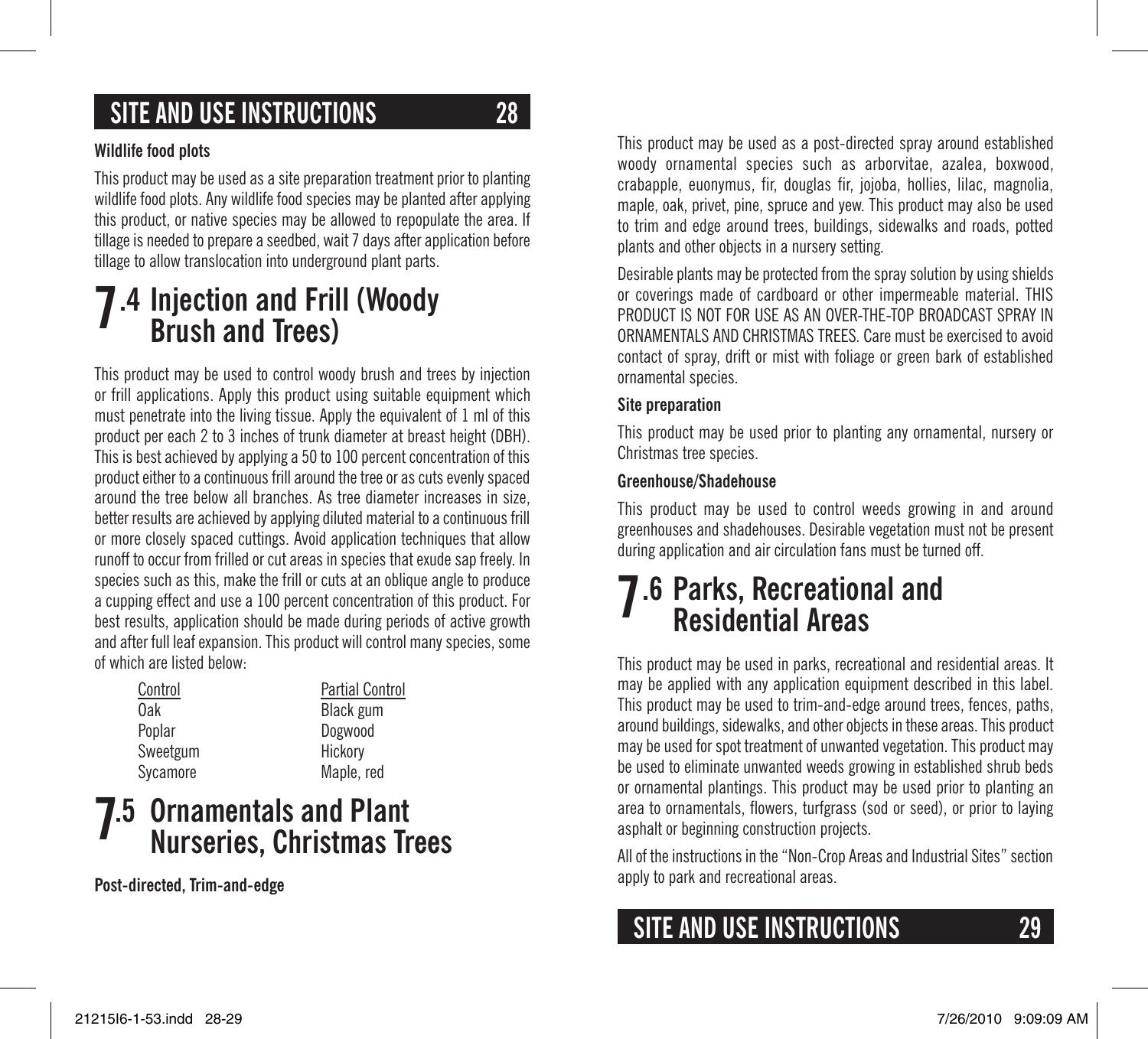# **7.7 Railroads**

All of the instructions in the "Non-Crop Areas and Industrial Sites" section apply to railroads.

#### **Bare ground, Ballast and Shoulders, Crossings, and Spot treatment**

This product may be used to maintain bare ground on railroad ballast and shoulders. Repeat applications of this product may be used, as weeds emerge, to maintain bare ground. This product may be used to control tall-growing weeds to improve line-of-sight at railroad crossings and reduce the need for mowing along rights-of-way. For crossing applications, up to 80 gallons of spray solution per acre may be used. This product may be tank mixed with the following products for ballast, shoulder, spot, bare ground and crossing treatments:

| ARSENAL          | <b>KROVAR I DF</b> |
|------------------|--------------------|
| RANVFI           | <b>OUST</b>        |
| DIURON           | SAHARA             |
| <b>ESCORT</b>    | <b>SPIKE</b>       |
| <b>GARLON 3A</b> | TFI AR             |
| GARLON 4         | VANOUISH           |
| <b>HYVAR X</b>   | $2.4 - D$          |

#### **Brush control**

This product may be used to control woody brush and trees on railroad rights-of-way. Apply 4 to 10 quarts of this product per acre as a broadcast spray, using boom-type or boomless nozzles. Up to 80 gallons of spray solution per acre may be used. Apply a 3/4 to 2 percent solution of this product when using high-volume spray-to-wet applications. Apply a 5 to 10 percent solution of this product when using low volume directed sprays for spot treatment. This product may be mixed with the following products for enhanced control of woody brush and trees:

| ARSENAL   | GARLON 4        |
|-----------|-----------------|
| ESCORT    | <b>TORDON K</b> |
| GARLON 3A |                 |

#### **Bermudagrass release**

This product may be used to control or partially control many annual and perennial weeds for effective release of actively growing bermudagrass. Apply 1 to 3 pints of this product in up to 80 gallons of spray solution per acre. Use the lower rate when treating annual weeds below 6 inches in height (or runner length). Use the higher rate as weeds increase in size or as they approach flower or seedhead formation. These rates will also provide partial control of the following perennial species:

| <b>Bahiagrass</b> | Johnsongrass   |  |
|-------------------|----------------|--|
| Bluestem, silver  | Trumpetcreeper |  |
| Fescue, tall      | Vaseygrass     |  |

This product may be tank-mixed with Oust. If tank-mixed, use no more than 1 to 3 pints of this product with 1 to 2 ounces of Oust per acre. Use the lower rates of each product to control annual weeds less than 6 inches in height (or runner length) that are listed in this label and the Oust label. Use the higher rates as annual weeds increase in size and approach the flower or seedhead stages. These rates will also provide partial control of the following perennial weeds:

| Fescue, tall   |
|----------------|
| Johnsongrass   |
| Poorjoe        |
| Raspberry      |
| Trumpetcreeper |
| Vaseygrass     |
| Vervain, blue  |
|                |

Use only on well-established bermudagrass. Bermudagrass injury may result from the treatment, but regrowth will occur under moist conditions. Avoid repeat applications in the same season since severe injury may occur.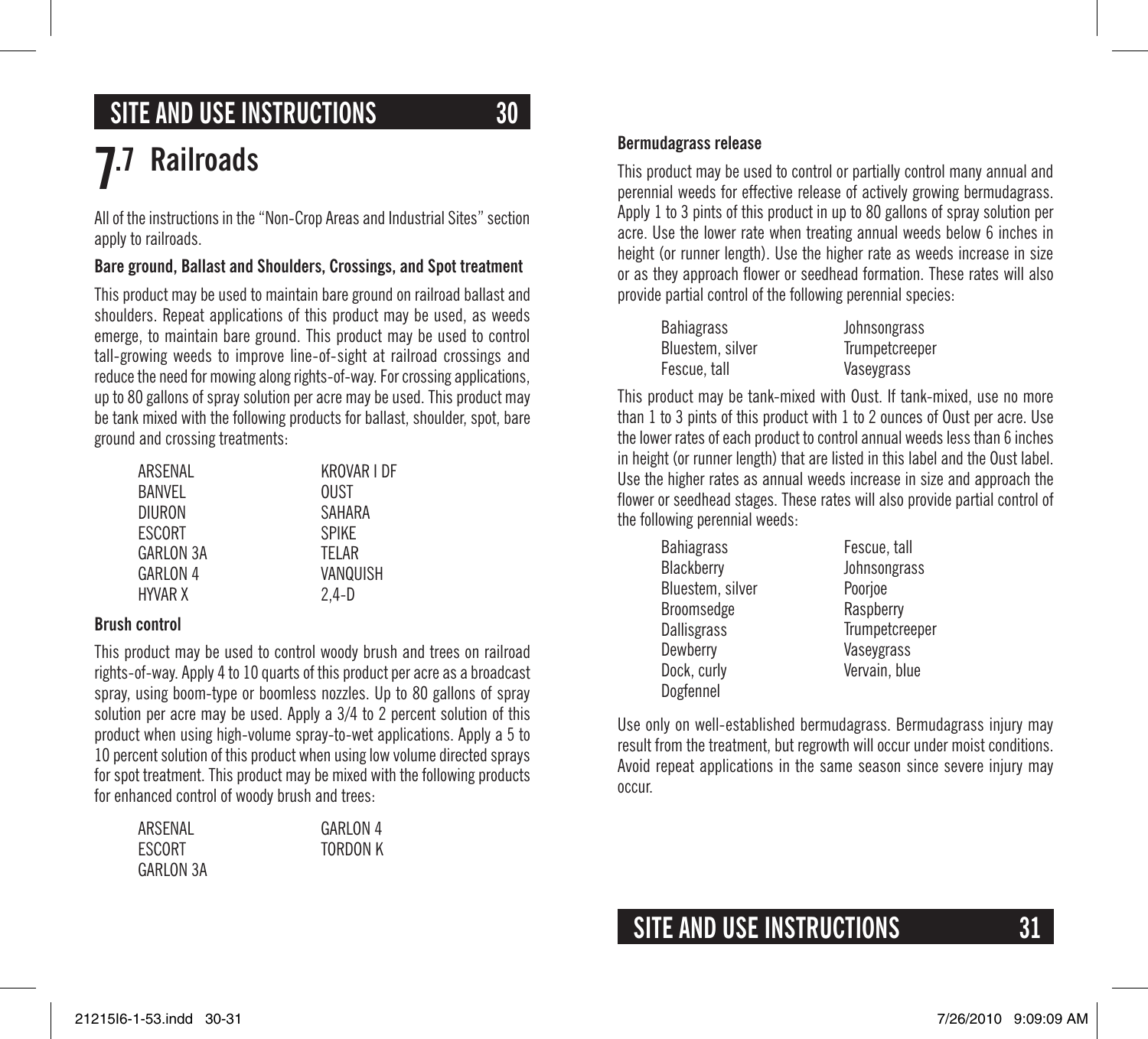# **7.8 Roadsides**

All of the instructions in the "Non-Crop Areas and Industrial Sites" section apply to roadsides.

#### **Shoulder treatments**

This product may be used on road shoulders. It may be applied with boom sprayers, shielded boom sprayers, high-volume off-center nozzles, hand-held equipment, and similar equipment.

#### **Guardrails and other obstacles to mowing**

This product may be used to control weeds growing under guardrails and around signposts and other objects along the roadside.

#### **Spot treatment**

This product may be used as a spot treatment to control unwanted vegetation growing along roadsides.

#### **Tank mixtures**

This product may be tank-mixed with the following products for shoulder, guardrail, spot and bare ground treatments:

| BANVEL             | PRINCEP DF      |
|--------------------|-----------------|
| DIURON             | PRINCEP LIQUID  |
| ENDURANCE          | RONSTAR 50WP    |
| ESCORT             | SAHARA          |
| <b>KROVAR I DF</b> | <b>SIMAZINE</b> |
| <b>OUST</b>        | SURFLAN         |
| OUTRIDER®          | TELAR           |
| PENDULUM 3.3 EC    | VANOUISH        |
| PENDULUM WDG       | $2.4 - D$       |

See the "Non-Crop Areas and Industrial Sites" section of this label for general instructions for tank mixing.

#### **Release of Bermudagrass or Bahiagrass**

#### **Dormant applications**

This product may be used to control or partially control many winter annual weeds and tall fescue for effective release of dormant bermudagrass or bahiagrass. Treat only when turf is dormant and prior to spring greenup. This product may also be tank-mixed with Outrider herbicide or Oust for residual control. Tank mixtures of this product with Oust may delay greenup.

For best results on winter annuals, treat when plants are in an early growth stage (below 6 inches in height) after most have germinated. For best results on tall fescue, treat when fescue is at or beyond the 4- to 6-leaf stage.

Apply 8 to 64 fluid ounces of this product in a tank mixture with 3/4 to 1 1/3 ounces Outrider herbicide per acre. Read and follow all label directions for Outrider herbicide.

Apply 8 to 64 fluid ounces of this product per acre alone or in a tank mixture with 1/4 to 1 ounce per acre of Oust. Apply the labeled rates in 10 to 40 gallons of water per acre. Use only in areas where bermudagrass or bahiagrass are desirable ground covers and where some temporary injury or discoloration can be tolerated. To avoid delays in greenup and minimize injury, add no more than 1 ounce of Oust per acre on bermudagrass and no more than 0.5 ounce of Oust per acre on bahiagrass and avoid treatments when these grasses are in a semi-dormant condition.

#### **Actively growing bermudagrass**

This product may be used to control or partially control many annual and perennial weeds for effective release of actively growing bermudagrass. Apply 1 to 3 pints of this product in 10 to 40 gallons of spray solution per acre. Use the lower rate when treating annual weeds below 6 inches in height (or runner length). Use the higher rate as weeds increase in size or as they approach flower or seedhead formation. These rates will also provide partial control of the following perennial species:

| Bahiagrass       | Johnsongrass   |
|------------------|----------------|
| Bluestem, silver | Trumpetcreeper |
| Fescue, tall     | Vaseygrass     |

This product may be tank-mixed with Outrider herbicide for control or partial control of Johnsongrass and other weeds listed in the Outrider herbicide label. Use 8 to 32 fluid ounces of this product with 3/4 to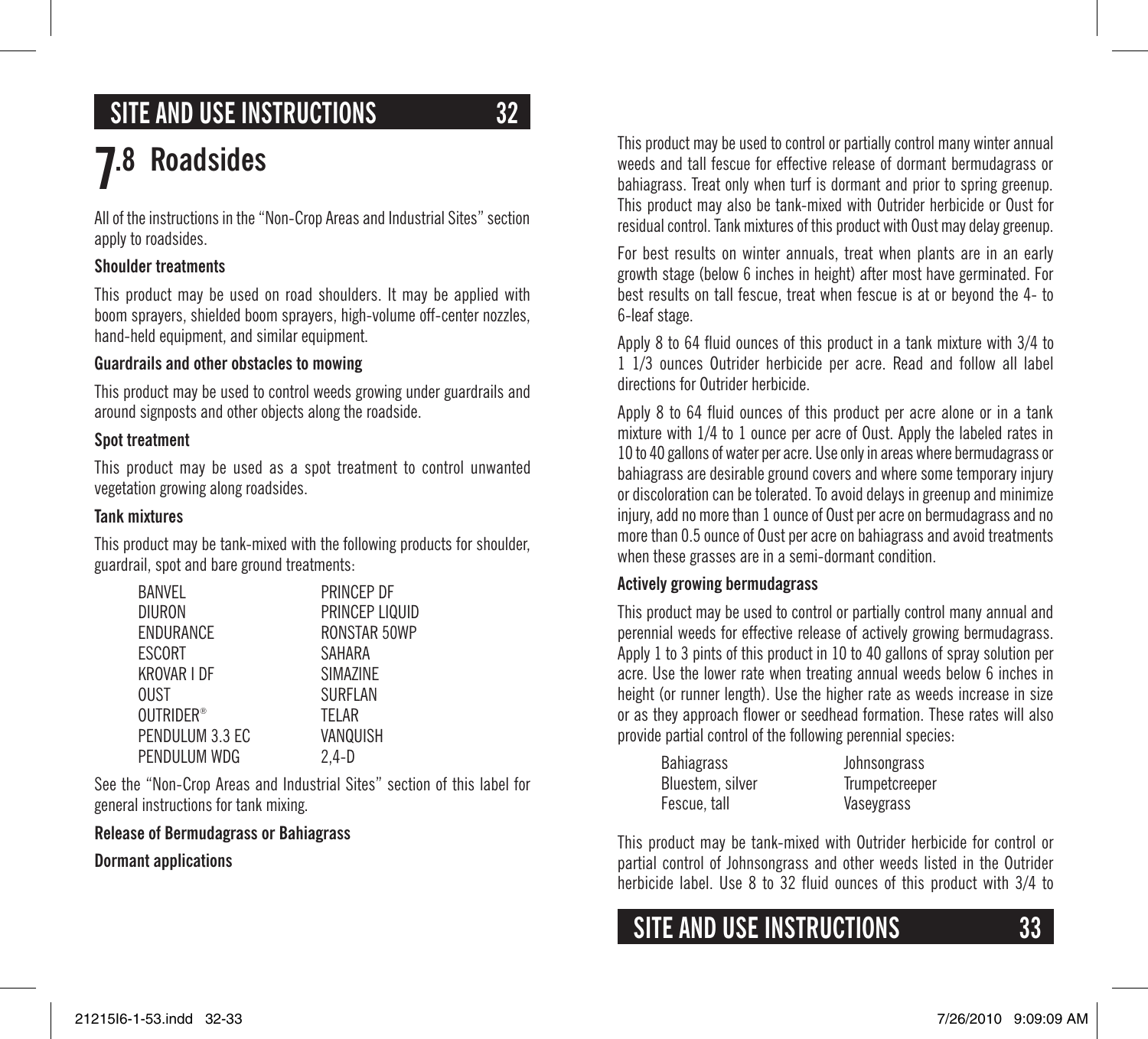1-1/3 ounces of Outrider herbicide. Use the higher rates of both products for control of perennial weeds or annual weeds greater than 6 inches in height.

This product may be tank-mixed with Oust. If tank-mixed, use no more than 1 to 2 pints of this product with 1 to 2 ounces of Oust per acre. Use the lower rates of each product to control annual weeds less than 6 inches in height (or runner length) that are listed in this label and the Oust label. Use the higher rates as annual weeds increase in size and approach the flower or seedhead stages. These rates will also provide partial control of the following perennial weeds:

| <b>Bahiagrass</b> | Fescue, tall   |
|-------------------|----------------|
| Bluestem, silver  | Johnsongrass   |
| Broomsedge        | Poorioe        |
| Dallisgrass       | Trumpetcreeper |
| Dock, curly       | Vaseygrass     |
| Dogfennel         | Vervain, blue  |

Use only on well-established bermudagrass. Bermudagrass injury may result from the treatment, but regrowth will occur under moist conditions. Avoid repeat applications of the tank mix in the same season since severe injury may occur.

#### **Actively growing bahiagrass**

For suppression of vegetative growth and seedhead inhibition of bahiagrass for approximately 45 days, apply 6 fluid ounces of this product in 10 to 40 gallons of water per acre. Apply 1 to 2 weeks after full greenup or after mowing to a uniform height of 3 to 4 inches. This application must be made prior to seedhead emergence.

For suppression up to 120 days, apply 4 fluid ounces of this product per acre, followed by an application of 2 to 4 fluid ounces per acre about 45 days later. Make no more than 2 applications per year.

This product may be used for control or partial control of Johnsongrass and other weeds listed on the Outrider herbicide label in actively growing bahiagrass. Apply 1 1/2 to 4 3/4 fluid ounces of this product with 3/4 to 1 1/3 ounces of Outrider herbicide per acre. Use the higher rates for control

of perennial weeds or annual weeds greater than 6 inches in height. Use only on well established bahiagrass.

A tank mixture of this product plus Oust may be used. Apply 6 fluid ounces of this product plus 0.25 ounce of Oust per acre 1 to 2 weeks following an initial spring mowing. Make only one application per year.

# **8.0 WEEDS CONTROLLED**

Always use the higher rate of this product per acre within the specified range when weed growth is heavy or dense or weeds are growing in an undisturbed (noncultivated) area.

Reduced results may occur when treating weeds heavily covered with dust. For weeds that have been mowed, grazed or cut, allow regrowth to occur prior to treatment.

Refer to the following label sections for specific rates for the control of annual and perennial weeds and woody brush and trees. For difficult to control perennial weeds and woody brush and trees, where plants are growing under stressed conditions, or where infestations are dense, this product may be used at 5 to 10 quarts per acre for enhanced results.

## **8.1 Annual Weeds**

Use 1 quart per acre if weeds are less than 6 inches in height or runner length and 1.5 quarts to 4 quarts per acre if weeds are over 6 inches in height or runner length or when weeds are growing under stressed conditions.

For spray-to-wet applications, apply a 0.5 percent solution of this product to weeds less than 6 inches in height or runner length. Apply prior to seedhead formation in grass or bud formation in broadleaf weeds. For annual weeds over 6 inches tall, or for smaller weeds growing under stressed conditions, use a 1 to 2 percent solution. Use the higher rate for tough-to-control species or for weeds over 24 inches tall.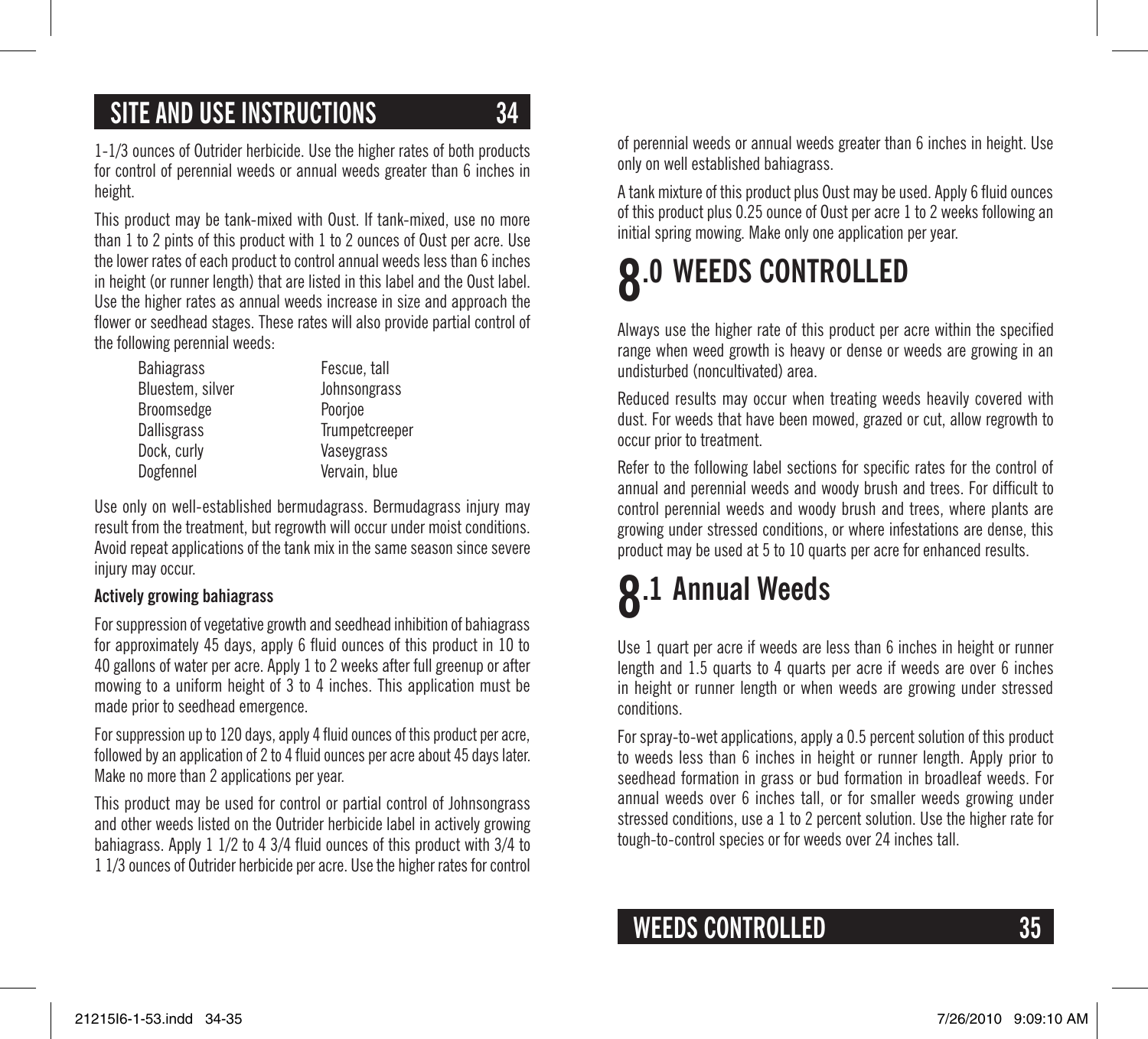#### **WEED SPECIES**

Anoda, spurred Barley\* Barnyardgrass\* Bassia, fivehook Bittercress\* Black nightshade\* Bluegrass, annual\* Bluegrass, bulbous\* Brome, downy\* Brome, Japanese\* Browntop panicum\* Buttercup\* Carolina foxtail\* Carolina geranium Castor bean Cheatgrass\* **Cheeseweed**  *(Malva parviflora)* Chervil\* Chickweed\* Cocklebur\* Copperleaf, hophornbeam Corn\* Corn speedwell\* Crabgrass\* Dwarfdandelion\* Eastern mannagrass\* Eclipta\* Fall panicum\* Falsedandelion\* Falseflax, smallseed\* Fiddleneck Field pennycress\* Filaree Fleabane, annual\*

Kochia Lambsquarters\* Little barley\* London rocket\* Mayweed Medusahead\* Morningglory *(Ipomoea* spp.*)* Mustard, blue\* Mustard, tansy\* Mustard, tumble\* Mustard, wild\* Oats Pigweed\* Plains/Tickseed coreopsis\* Prickly lettuce\* Puncturevine Purslane, common Ragweed, common\* Ragweed, giant Red rice Russian thistle Rye\* Ryegrass\* Sandbur, field\* Shattercane\* Shepherd's-purse\* Sicklepod Signalgrass, broadleaf\* Smartweed, ladysthumb\* Smartweed, Pennsylvania\* Sowthistle, annual Spanishneedles Speedwell, purslane\* Sprangletop\*

Fleabane, hairy *(Conyza bonariensis)*\* Fleabane, rough\* Florida pusley Foxtail\* Goatgrass, jointed\* Goosegrass Grain sorghum (milo)\* Groundsel, common\* Hemp sesbania Henbit Horseweed/Marestail *(Conyza canadensis)* Itchgrass\* Johnsongrass, seedling Junglerice Knotweed Wheat\*

Spurge, annual Spurge, prostrate\* Spurge, spotted\* Spurry, umbrella\* Starthistle, yellow Stinkgrass\* Sunflower\* Teaweed/Prickly sida Texas panicum\* Velvetleaf Virginia copperleaf Virginia pepperweed\* Wild oats\* Witchgrass\* Woolly cupgrass\* Yellow rocket

\*When using field broadcast equipment (aerial applications or boom sprayers using flat-fan nozzles) these species will be controlled or partially controlled using 1 pint of this product per acre. Applications must be made using 3 to 10 gallons of carrier volume per acre. Use nozzles that ensure thorough coverage of foliage and treat when weeds are in an early growth stage.

# **8.2 Perennial Weeds**

Best results are obtained when perennial weeds are treated after they reach the reproductive stage of growth (seedhead initiation in grasses and bud formation in broadleaves). For non-flowering plants, best results are obtained when the plants reach a mature stage of growth. In many situations, treatments are required prior to these growth stages. Under these conditions, use the higher application rate within the specified range.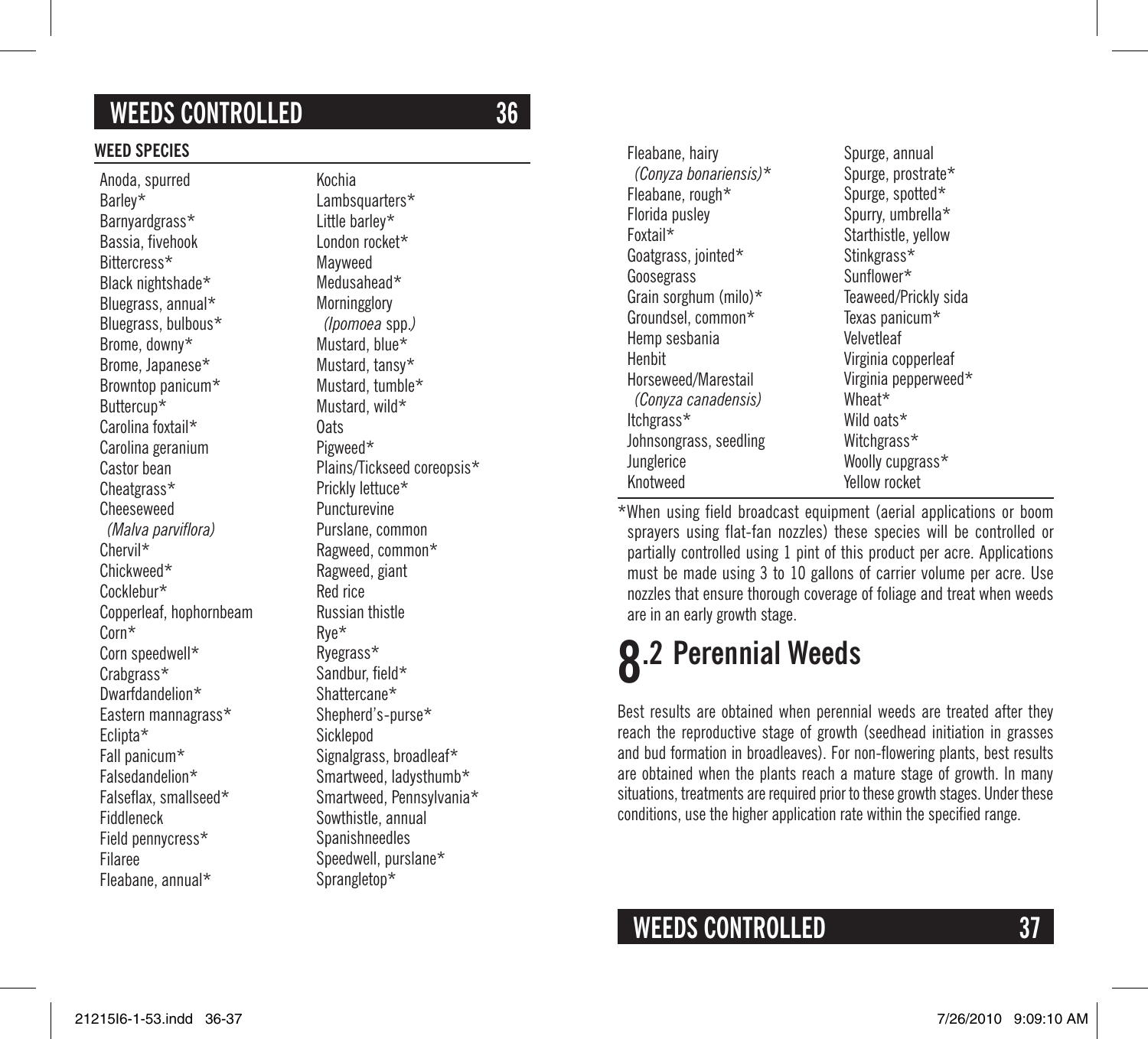Ensure thorough coverage when using spray-to-wet treatments using hand-held equipment. When using hand-held equipment for low volume directed spot treatments, apply a 5 to 10 percent solution of this product.

Allow 7 or more days after application before tillage.

| <b>Weed Species</b>             | Rate<br>(QT/A) | Hand-Held<br>% Solution |
|---------------------------------|----------------|-------------------------|
| Alfalfa*                        | 1              | $\overline{c}$          |
| Alligatorweed*                  | 4              | 1.5                     |
| Anise (fennel)                  | $2 - 4$        | $1 - 2$                 |
| <b>Bahiagrass</b>               | $3 - 5$        | $\overline{2}$          |
| Beachgrass, European            |                |                         |
| (Ammophila arenaria)            |                | 5                       |
| Bentgrass*                      | 1.5            | $\overline{2}$          |
| <b>Bermudagrass</b>             | 5              | $\overline{2}$          |
| Bermudagrass, water (knotgrass) | 1.5            | $\overline{c}$          |
| Bindweed, field                 | $4 - 5$        | $\overline{2}$          |
| Bluegrass, Kentucky             | 2              | $\overline{c}$          |
| Blueweed, Texas                 | $4 - 5$        | $\overline{c}$          |
| Brackenfern                     | $3 - 4$        | $1 - 1.5$               |
| Bromegrass, smooth              | $\overline{2}$ | $\overline{2}$          |
| Bursage, woolly-leaf            |                | $\overline{2}$          |
| Canarygrass, reed               | $2 - 3$        | $\overline{2}$          |
| Cattail                         | $3 - 5$        | $\overline{2}$          |
| Clover; red, white              | $3 - 5$        | $\overline{c}$          |
| Cogongrass                      | $3 - 5$        | $\overline{2}$          |
| Dallisgrass                     | $3 - 5$        | $\overline{2}$          |
| Dandelion                       | $3 - 5$        | $\overline{2}$          |
| Dock, curly                     | $3 - 5$        | $\overline{c}$          |
| Dogbane, hemp                   | 4              | $\overline{2}$          |
| Fescue (except tall)            | $3 - 5$        | $\overline{2}$          |
| Fescue, tall                    | $1 - 3$        | $\overline{c}$          |
| German ivy                      | $2 - 4$        | $1 - 2$                 |
| Guineagrass                     | 3              | 1                       |

| Horsenettle              | $3 - 5$                  | 2              |
|--------------------------|--------------------------|----------------|
| Horseradish              | 4                        | $\overline{2}$ |
| Iceplant                 | $\overline{2}$           | $1.5 - 2$      |
| Jerusalem artichoke      | $3 - 5$                  | 2              |
| Johnsongrass             | $2 - 3$                  | $\mathbf 1$    |
| Kikuyugrass              | $2 - 3$                  | $\overline{c}$ |
| Knapweed                 | 4                        | $\overline{2}$ |
| Lantana                  |                          | $1 - 1.25$     |
| Lespedeza                | $3 - 5$                  | $\overline{c}$ |
| Milkweed, common         | 3                        | $\overline{c}$ |
| Muhly, wirestem          | $\overline{c}$           | $\overline{2}$ |
| Mullein, common          | $3 - 5$                  | $\overline{c}$ |
| Napiergrass              | $3 - 5$                  | $\overline{c}$ |
| Nightshade, silverleaf   | $\overline{c}$           | $\overline{2}$ |
| Nutsedge; purple, yellow | 3                        | $1 - 2$        |
| Orchardgrass             | $\overline{2}$           | 2              |
| Pampasgrass              | $3 - 5$                  | $1.5 - 2$      |
| Paragrass                | $3 - 5$                  | $\overline{2}$ |
| Pepperweed, perennial    | 4                        | $\overline{c}$ |
| Phragmites*              | $3 - 5$                  | $1 - 2$        |
| Poison hemlock           | $2 - 4$                  | $1 - 2$        |
| Quackgrass               | $2 - 3$                  | $\overline{c}$ |
| Redvine*                 | $\overline{c}$           | $\overline{c}$ |
| Reed, giant              | $4 - 5$                  | $\overline{2}$ |
| Ryegrass, perennial      | $2 - 3$                  | $\mathbf{1}$   |
| Smartweed, swamp         | $3 - 5$                  | $\overline{c}$ |
| Spurge, leafy*           | $\overline{\phantom{0}}$ | $\overline{2}$ |
| Sweet potato, wild*      |                          | $\overline{2}$ |
| Thistle, artichoke       | $2 - 3$                  | $1 - 2$        |
| Thistle, Canada          | $2 - 3$                  | $\overline{2}$ |
| Timothy                  | $2 - 3$                  | $\overline{c}$ |
| Torpedograss*            | $4 - 5$                  | $\overline{c}$ |
| Trumpetcreeper*          | $2 - 3$                  | $\overline{2}$ |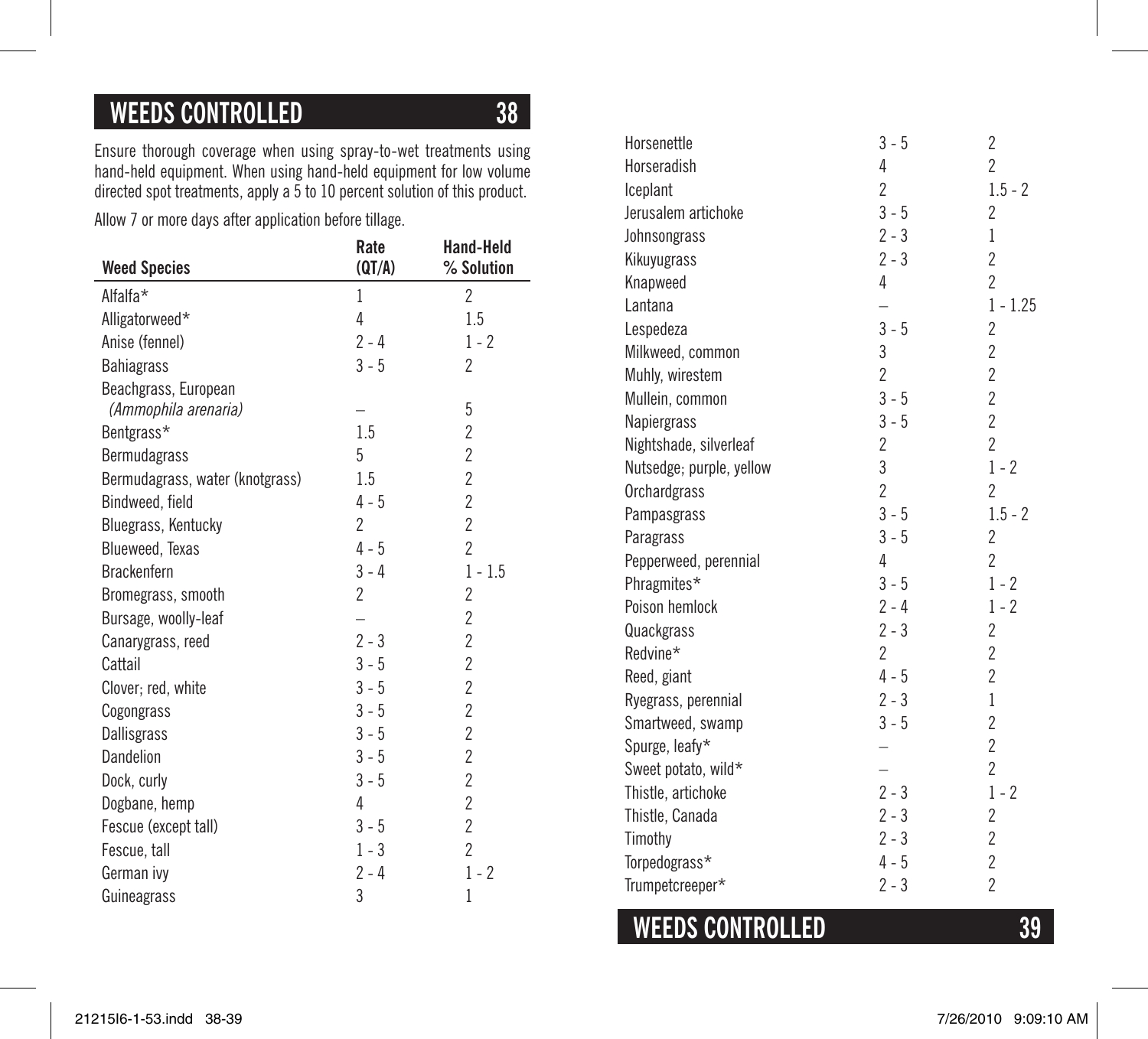| <b>Weed Species</b> | Rate<br>(QT/A) | Hand-Held<br>% Solution |
|---------------------|----------------|-------------------------|
| Vaseygrass          | $3 - 5$        |                         |
| Velvetgrass         | $3 - 5$        |                         |
| Wheatgrass, western | $2 - 3$        |                         |
| $\cdots$            |                |                         |

\*Partial control

## **8.3 Woody Brush and Trees**

Apply this product after full leaf expansion, unless otherwise directed. Use the higher rate for larger plants and/or dense areas of growth. On vines, use the higher rate for plants that have reached the woody stage of growth. Best results are obtained when application is made in late summer or fall after fruit formation.

In arid areas, best results are obtained when applications are made in the spring to early summer when brush species are at high moisture content and are flowering.

Ensure thorough coverage when using spray-to-wet treatments using hand-held equipment. When using hand-held equipment for low volume directed-spray spot treatments, apply a 5 to 10 percent solution of this product.

Symptoms may not appear prior to frost or senescence with fall **treatments** 

Allow 7 or more days after application before tillage, mowing or removal. Repeat treatments may be necessary to control plants regenerating from underground parts or seed. Some autumn colors on undesirable deciduous species are acceptable provided no major leaf drop has occurred. Reduced performance may result if fall treatments are made following a frost.

| <b>Weed Species</b>        | <b>Broadcast</b><br>Rate<br>(QT/A) | Hand-Held<br>Spray-to-Wet<br>% Solution |
|----------------------------|------------------------------------|-----------------------------------------|
|                            |                                    |                                         |
| Alder<br>Ash*              | $3 - 4$<br>$2 - 5$                 | $1 - 1.5$                               |
|                            |                                    | $1 - 2$                                 |
| Aspen, quaking             | $2 - 3$                            | $1 - 1.5$                               |
| Bearclover (Bearmat)*      | $2 - 5$                            | $1 - 2$                                 |
| Beech*                     | $2 - 5$                            | $1 - 2$                                 |
| Birch                      | $\overline{c}$                     | 1                                       |
| Blackberry                 | $3 - 4$                            | $1 - 1.5$                               |
| Blackgum                   | $2 - 5$                            | $1 - 2$                                 |
| <b>Bracken</b>             | $2 - 5$                            | $1 - 2$                                 |
| Broom; French, Scotch      | $2 - 5$                            | $1.5 - 2$                               |
| Buckwheat. California*     | $2 - 4$                            | $1 - 2$                                 |
| Cascara*                   | $2 - 5$                            | $1 - 2$                                 |
| Catsclaw*                  | $\overline{\phantom{0}}$           | $1 - 1.5$                               |
| Ceanothus*                 | $2 - 5$                            | $1 - 2$                                 |
| Chamise*                   | $2 - 5$                            | $\mathbf{1}$                            |
| Cherry; bitter, black, pin | $2 - 3$                            | $1 - 1.5$                               |
| Coyote brush               | $3 - 4$                            | $1.5 - 2$                               |
| Deerweed                   | $2 - 5$                            | $\mathbf{1}$                            |
| Dogwood*                   | $2 - 5$                            | $1 - 2$                                 |
| Elderberry                 | $\overline{c}$                     | 1                                       |
| $EIm*$                     | $2 - 5$                            | $1 - 2$                                 |
| Eucalyptus                 | $\overline{\phantom{0}}$           | $\overline{2}$                          |
| Gorse*                     | $2 - 5$                            | $1 - 2$                                 |
| Hasardia*                  | $2 - 4$                            | $1 - 2$                                 |
| Hawthorn                   | $2 - 3$                            | $1 - 1.5$                               |
| Hazel                      | $\overline{2}$                     | 1                                       |
| Hickory*                   | $2 - 5$                            | $1 - 2$                                 |
| Honeysuckle                | $3 - 4$                            | $1 - 1.5$                               |
| Hornbeam, American*        | $2 - 5$                            | $1 - 2$                                 |
| Kudzu                      | 4                                  | $\overline{2}$                          |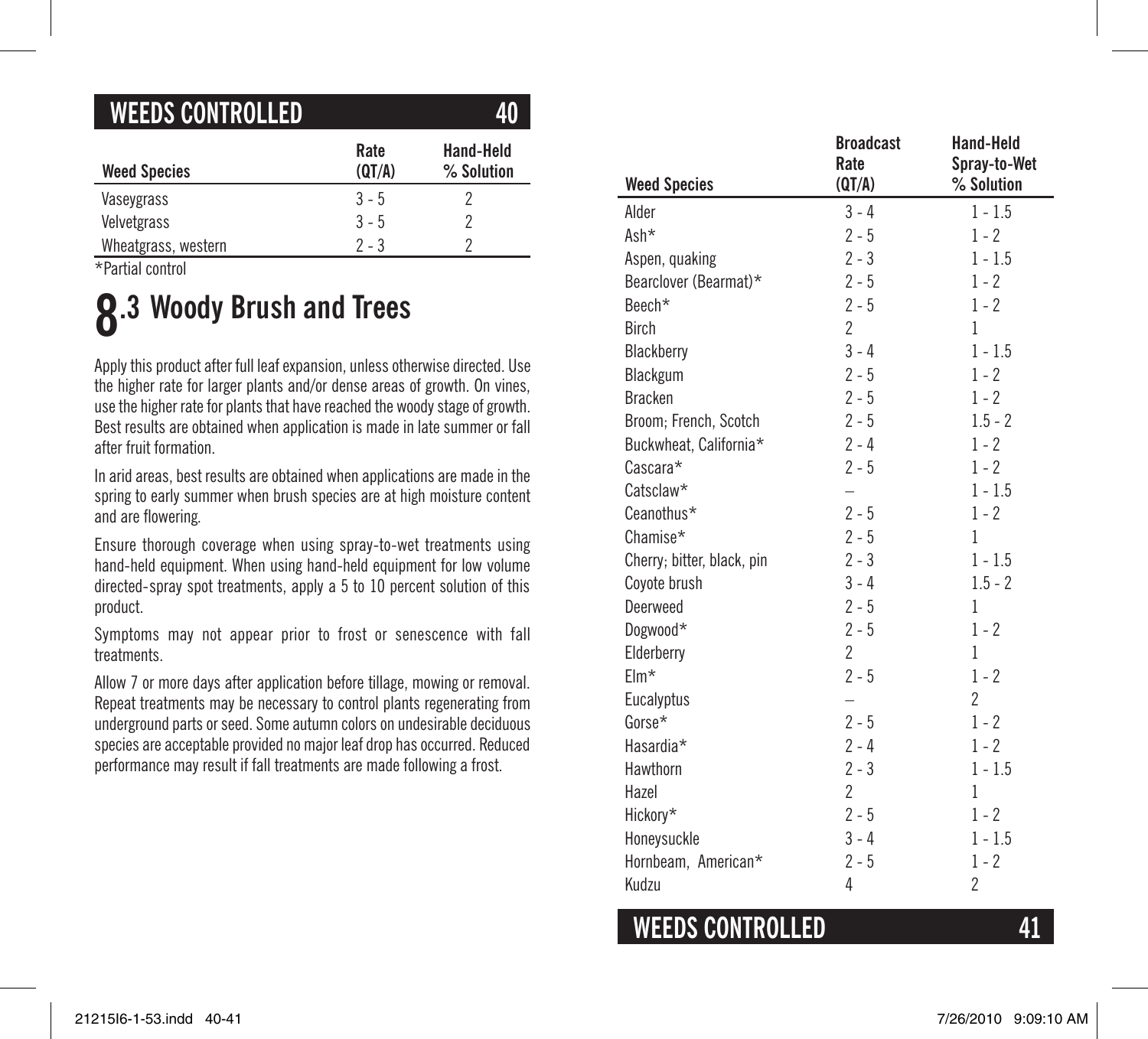| <b>Weed Species</b>                                  | <b>Broadcast</b><br>Rate<br>(QT/A) | Hand-Held<br>Spray-to-Wet<br>% Solution |
|------------------------------------------------------|------------------------------------|-----------------------------------------|
| Locust, black*                                       | $2 - 4$                            | $1 - 2$                                 |
| Madrone resprouts*                                   |                                    | 2                                       |
| Manzanita*                                           | $2 - 5$                            | $1 - 2$                                 |
| Maple, red                                           | $2 - 4$                            | $1 - 1.5$                               |
| Maple, sugar                                         |                                    | $1 - 1.5$                               |
| Monkey flower*                                       | $2 - 4$                            | $1 - 2$                                 |
| Oak; black, white*                                   | $2 - 4$                            | $1 - 2$                                 |
| Oak, post                                            | $3 - 4$                            | $1 - 1.5$                               |
| Oak; northern, pin                                   | $2 - 4$                            | $1 - 1.5$                               |
| Oak, scrub*                                          | $2 - 4$                            | $1 - 1.5$                               |
| Oak, southern red                                    | $2 - 3$                            | $1 - 1.5$                               |
| Peppertree, Brazilian<br>(Florida holly)*            | $2 - 5$                            | $1 - 2$                                 |
| Persimmon*                                           | $2 - 5$                            | $1 - 2$                                 |
| Pine                                                 | $2 - 5$                            | $1 - 2$                                 |
| Poison ivy                                           | $4 - 5$                            | $\overline{2}$                          |
| Poison oak                                           | $4 - 5$                            | $\overline{2}$                          |
| Poplar, yellow*                                      | $2 - 5$                            | $1 - 2$                                 |
| Redbud, eastern                                      | $2 - 5$                            | $1 - 2$                                 |
| Rose, multiflora                                     | $\overline{2}$                     | 1                                       |
| Russian olive*                                       | $2 - 5$                            | $1 - 2$                                 |
| Sage, black                                          | $2 - 4$                            | 1                                       |
| Sage, white*                                         | $2 - 4$                            | $1 - 2$                                 |
| Sage brush, California                               | $2 - 4$                            | 1                                       |
| Salmonberry                                          | $\overline{2}$                     | 1                                       |
| Saltcedar*                                           | $2 - 5$                            | $1 - 2$                                 |
| Sassafras*                                           | $2 - 5$                            | $1 - 2$                                 |
| Sourwood*                                            | $2 - 5$                            | $1 - 2$                                 |
| Sumac; laurel, poison, smooth,<br>sugarbush, winged* | $2 - 4$                            | $1 - 2$                                 |

| Sweetgum             | $2 - 3$ | $1 - 1.5$ |
|----------------------|---------|-----------|
| Swordfern*           | $2 - 5$ | $1 - 2$   |
| Tallowtree, Chinese  |         |           |
| Tan oak resprouts*   |         | 2         |
| Thimbleberry         | 2       |           |
| Tobacco, tree*       | $2 - 4$ | $1 - 2$   |
| Toyon*               |         | 2         |
| Trumpetcreeper       | $2 - 3$ | $1 - 1.5$ |
| Vine maple*          | $2 - 5$ | $1 - 2$   |
| Virginia creeper     | $2 - 5$ | $1 - 2$   |
| Waxmyrtle, southern* | $2 - 5$ | $1 - 2$   |
| Willow               | 3       |           |
| Yerba Santa*         |         | 2         |
| .                    |         |           |

\*Partial control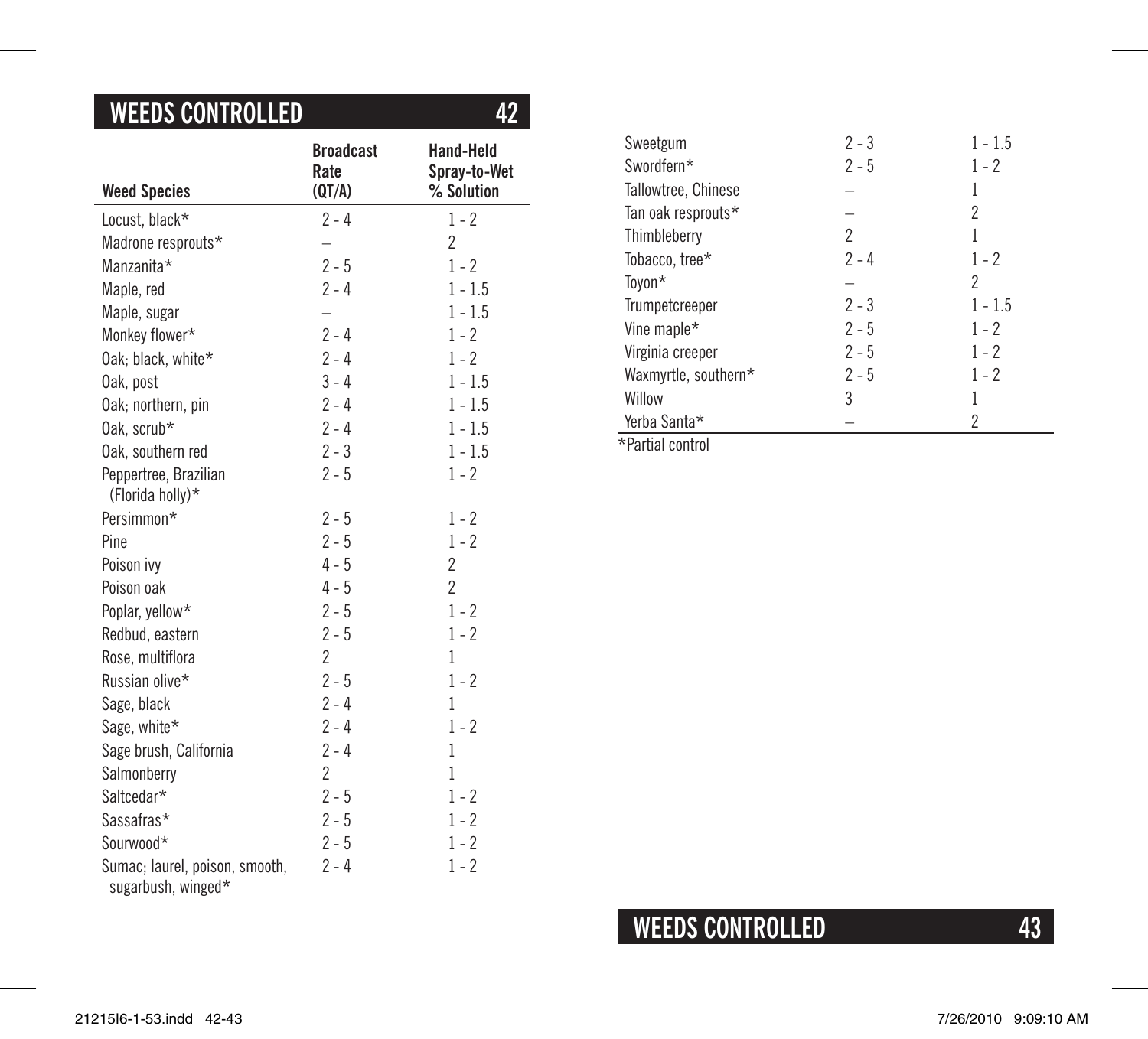### **CONDITION OF SALE and WARRANTY 44**

# **9.0 condition of sale and LIMITation OF WARRANTY AND LIABILITY**

**NOTICE:** Read the entire Directions for Use and Conditions of Sale and Limitation of Warranty and Liability before buying or using this product. If the terms are not acceptable, return the product at once, unopened, and the purchase price will be refunded.

The Directions for Use of this product must be followed carefully and completely. It is impossible to eliminate all risks inherently associated with the use of this product. To the extent consistent with applicable law, Buyer and/or User assume all risks of ineffectiveness or other unintended consequences or damages that may result from conditions outside or beyond the control of LESCO, Inc. including but not limited to, such factors as manner of use or application, weather or weather conditions outside the range considered normal at the application site or for the time period in which the product is applied, the, presence of other materials, incompatible products, or other influencing factors which are beyond the control of LESCO, Inc. To the extent consistent with applicable law, all such risks shall be assumed by Buyer and/or User, and Buyer and/ or User agrees to hold LESCO, Inc. harmless for any claims relating to such factors.

LESCO, Inc. warrants that this product conforms to the chemical description on the label and is reasonably fit for the purposes stated in the Directions for Use, subject to the inherent risks referred to above, when used in accordance with the Directions for Use under normal use conditions. To the extent consistent with applicable law, this warranty does not extend to the use of this product contrary to label instructions, or under abnormal conditions or under conditions not reasonably foreseeable to or beyond the control of LESCO, Inc. and Buyer and/or User assume the risk of any such use. TO THE EXTENT CONSISTENT WITH APPLICABLE LAW, LESCO, INC. MAKES NO WARRANTIES OF MERCHANTABILITY OR OF FITNESS FOR A PARTICULAR PURPOSE NOR ANY OTHER EXPRESS OR IMPLIED WARRANTY EXCEPT AS STATED ABOVE.

TO THE EXTENT CONSISTENT WITH APPLICABLE LAW, THE EXCLUSIVE REMEDY OF THE BUYER AND/OR USER AND THE EXCLUSIVE LIABILITY OF LESCO, INC. FOR ANY AND ALL CLAIMS, LOSSES, INJURIES OR DAMAGES (INCLUDING CLAIMS BASED ON BREACH OF WARRANTY, CONTRACT, NEGLIGENCE, TORT, STRICT LIABILITY OR OTHERWISE) RESULTING FROM THE USE OR HANDLING OF THIS PRODUCT, SHALL BE THE RETURN OF THE PURCHASE PRICE OF THE PRODUCT OR, AT THE ELECTION OF LESCO, INC. REPLACEMENT OF THE PRODUCT, OR IF NOT ACQUIRED BY PURCHASE, REPLACEMENT OF SUCH QUANTITY. TO THE EXTENT CONSISTENT WITH APPLICABLE LAW, IN NO EVENT SHALL LESCO, INC., BE LIABLE FOR ANY INCIDENTAL, CONSEQUENTIAL OR SPECIAL DAMAGES.

LESCO, Inc. offers this product, and Buyer and/or User accepts it, subject to the foregoing Conditions of Sale and Limitation of Warranty and Liability, which may not be modified except by written agreement signed by a duly authorized representative of LESCO, Inc.

Outrider is a registered trademark of Monsanto Technology LLC. All trademarks are the property of their respective companies.

This product is protected by U.S. Patent Nos. 5,683,958; 5,703,015; 6,063,733; 6,121,199; 6,121,200. No license granted under any non-U.S. patent(s).

EPA Reg. No. 524-536-10404

### **CONDITION OF SALE and WARRANTY 45**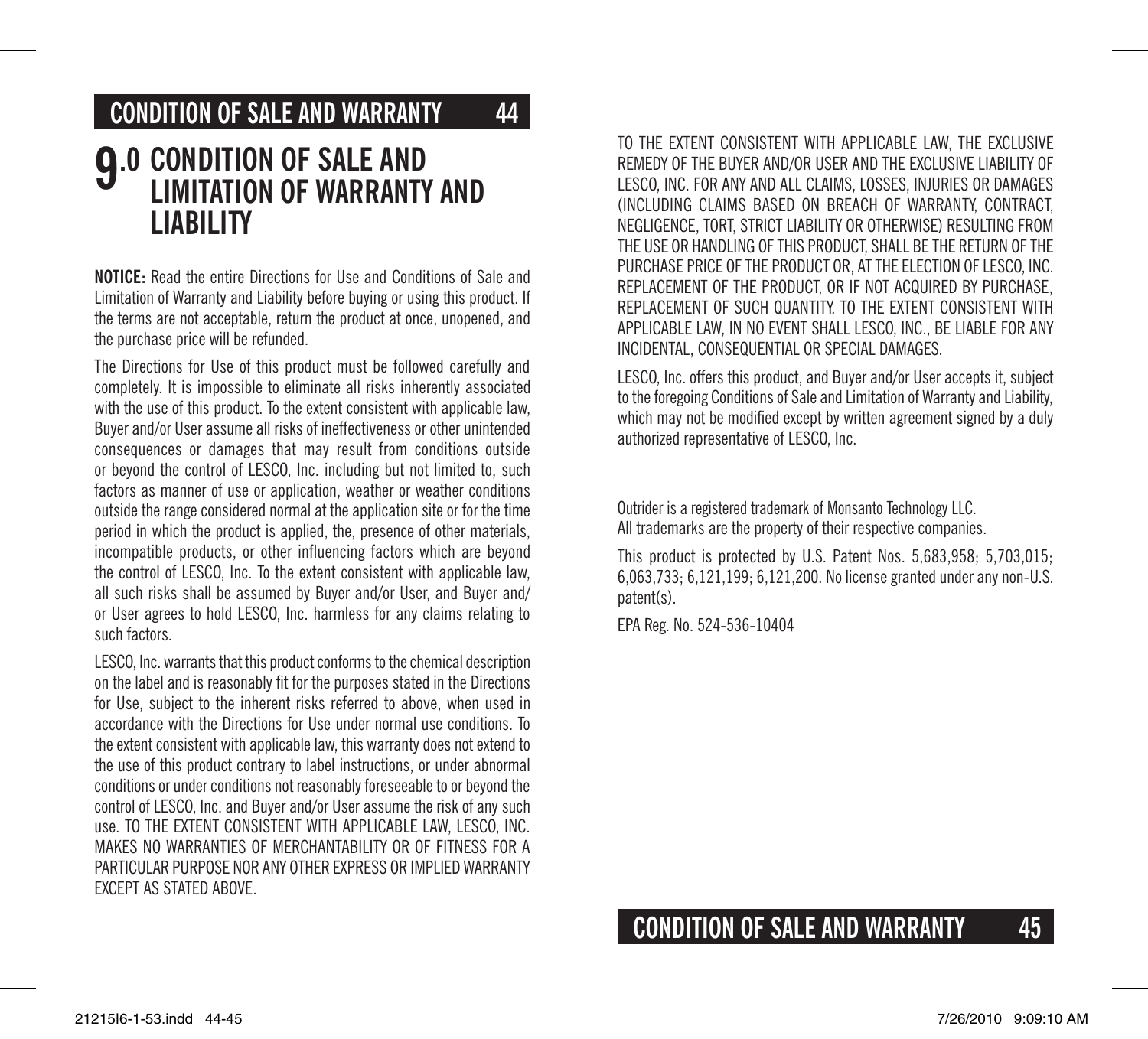**46**

**(This page intentionally left blank.)** (This page intentionally left blank.)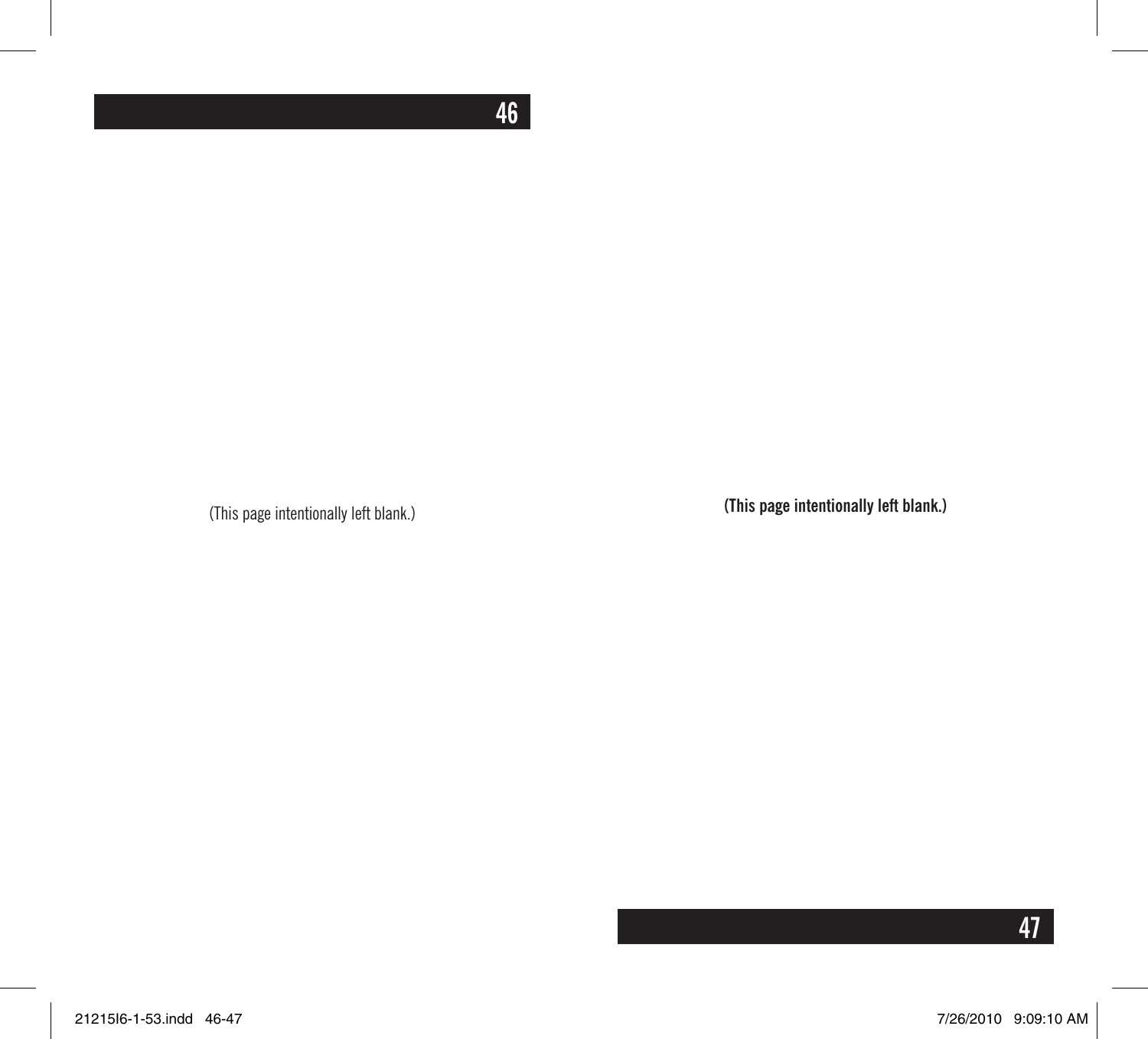#069289 2.5 Gal. #069290 2 x 2.5 Gal. #069291 30 Gal.

#### Distributed by: **LESCO, INC.**

1385 East 36th Street Cleveland, OH 44114-4114 U.S.A.

LESCO and Prosecutor are registered trademarks and the sweeping design is a trademark of LESCO Technologies, LLC.

©2010 (092809)